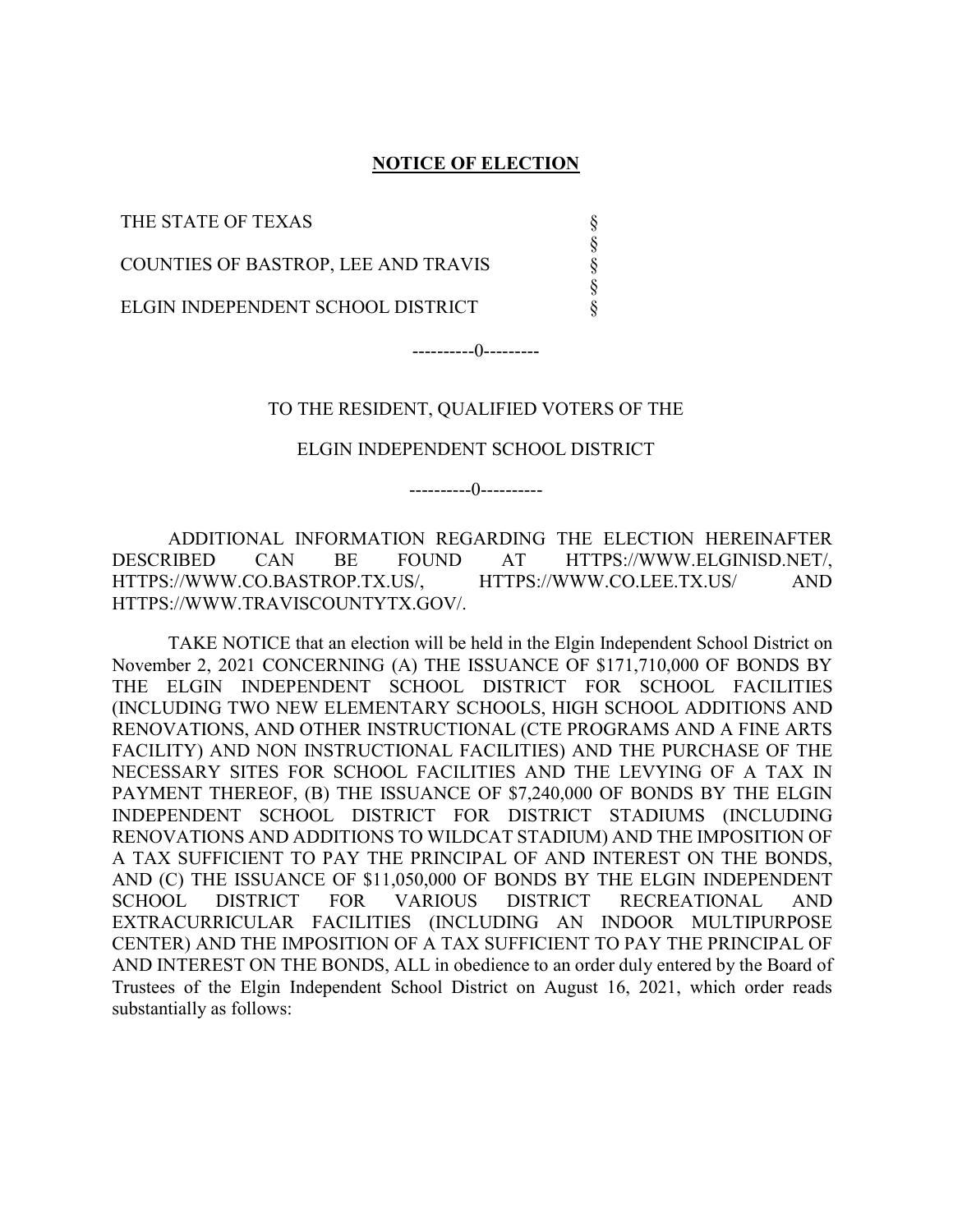## AN ORDER CALLING A BOND ELECTION TO BE HELD BY THE ELGIN INDEPENDENT SCHOOL DISTRICT, MAKING PROVISION FOR THE CONDUCT OF A JOINT ELECTION, AND RESOLVING OTHER MATTERS INCIDENT AND RELATED TO SUCH ELECTION

\* \* \* \* \* \* \* \* \* \* \* \* \* \* \* \* \* \* \* \* \* \*

WHEREAS, the Board of Trustees (the *Board*) of the ELGIN INDEPENDENT SCHOOL DISTRICT (the District), located in Bastrop, Lee, and Travis Counties, Texas (individually, the County, collectively, the Counties), hereby finds and determines that the Election should be held to determine whether the District shall be authorized to issue bonds of the District in the amount and for the purposes hereinafter identified (the Election); and

WHEREAS, the District will conduct the Election in accordance with the laws of the State of Texas (the State) and applicable federal laws; and

WHEREAS, the District will contract with the Elections Administrator of Bastrop County, the Elections Administrator of Lee County, and the County Clerk of Travis County (individually, the Election Official; collectively, the Election Officials) to conduct all aspects of the Election; and

WHEREAS, the Election will be conducted by each County and held jointly with other political subdivisions for which each County is also conducting their elections (such other political subdivisions, collectively, the *Participants*), as provided pursuant to the provisions of an election agreement and/or a joint election or similar agreement between or among (as applicable) the District, each County, and/or any Participants, entered into in accordance with the provisions of Section 271.002, as amended, Texas Election Code; and

WHEREAS, the Board hereby finds and determines that the necessity to construct various capital improvements within the District necessitates that it is in the public interest to call and hold the Election at the earliest possible date to authorize the issuance of general obligation bonds for the purposes hereinafter identified; and

WHEREAS, the Board hereby finds and determines that the actions hereinbefore described are in the best interests of the residents of the District; now, therefore,

WHEREAS, the Board hereby finds and determines that certain of the anticipated capital improvements may be submitted to the qualified voters of the District as a single proposition as authorized by Section  $45.003(g)$  of the Code because these capital improvements will be predominantly used for educational and administrative purposes and are not the type of facilities described in Section  $45.003(g)(1-6)$ ; and

BE IT ORDERED BY THE BOARD OF TRUSTEES OF THE ELGIN INDEPENDENT SCHOOL DISTRICT THAT:

SECTION 1: The Election shall be held in the ELGIN INDEPENDENT SCHOOL DISTRICT on the 2nd day of November, 2021 (*Election Day*), which is a uniform election date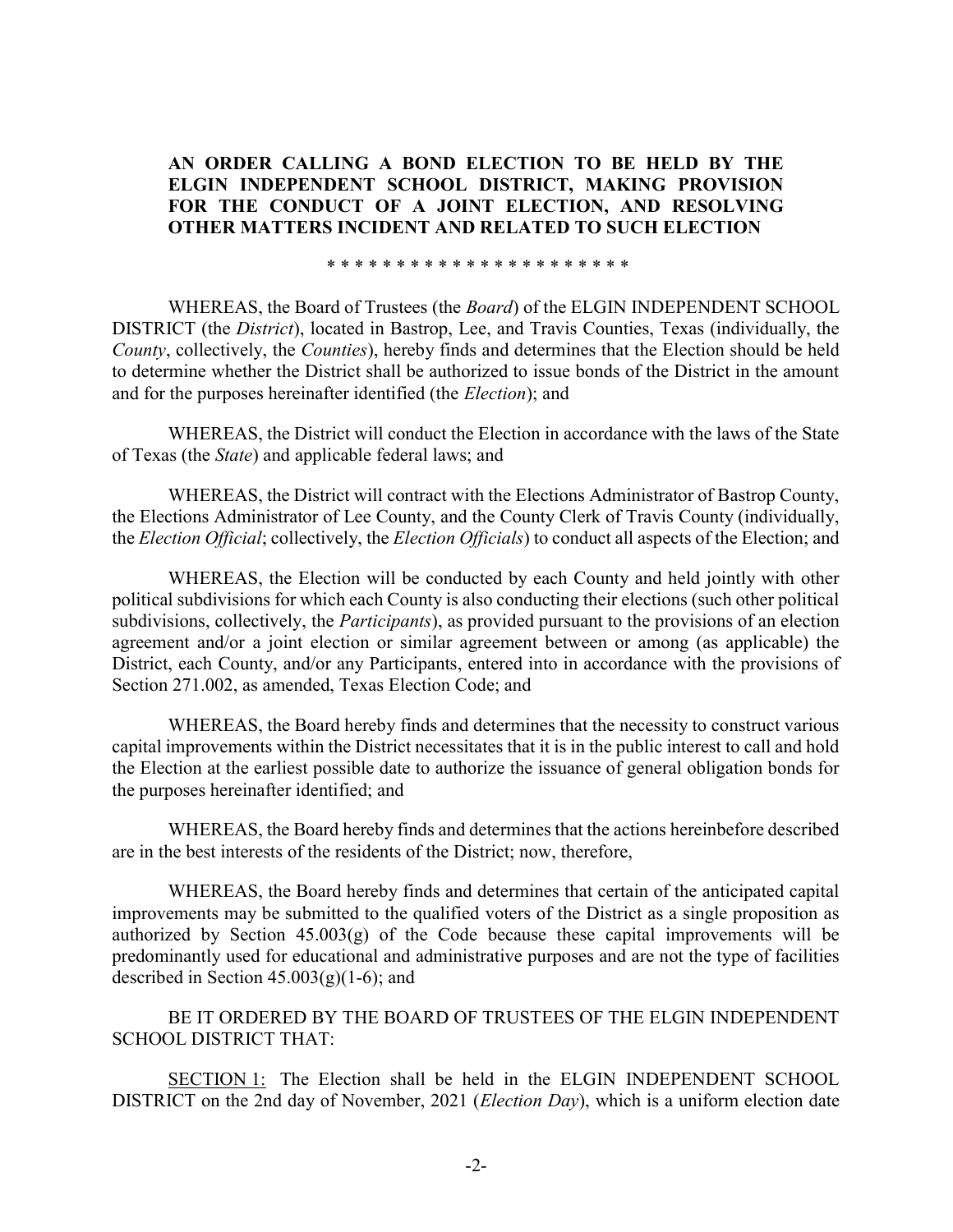under the Texas Election Code, as amended, and is 78 or more days from the date of the adoption of this order (the Order), for the purpose of submitting the following propositions to the qualified voters of the District:

#### PROPOSITION A

"Shall the Board of Trustees of the Elgin Independent School District be authorized to issue and sell bonds of the District in the principal amount not to exceed \$171,710,000 for the purposes of designing, constructing, renovating, improving, upgrading, updating, acquiring, and equipping school facilities (and any necessary or related removal of existing facilities), including two new elementary school campuses, renovations and additions to Elgin High School (including a fine arts facility), additional renovations at school campuses, various system infrastructure repairs, replacements, improvements, and equipment upgrades, and other additions, renovations, and improvements to instructional and non-instructional District facilities, and the purchase of the necessary sites for school facilities, such bonds to mature serially or otherwise (not more than 40 years from their date) in accordance with law; any issue or series of such bonds to bear interest per annum at such rate or rates (fixed, floating, variable, or otherwise) as may be determined within the discretion of the Board of Trustees, provided that such rate or rates of interest shall not exceed the maximum rate per annum authorized by law at the time of the issuance of any issue or series of such bonds; and shall the Board of Trustees of the District be authorized to levy and pledge, and cause to be assessed and collected, annual ad valorem taxes on all taxable property in the District sufficient, without limit as to rate or amount, to pay the principal of and interest on the bonds and the cost of any credit agreements executed in connection with the bonds?"

#### PROPOSITION B

"Shall the Board of Trustees of the Elgin Independent School District be authorized to issue and sell bonds of the District in the principal amount of \$7,240,000 for the purposes of designing, constructing, renovating, improving, upgrading, updating, acquiring, and equipping a sports stadium in the District, including renovations and additions to Wildcat Stadium, such bonds to mature serially or otherwise (not more than 40 years from their date) in accordance with law; any issue or series of such bonds to bear interest per annum at such rate or rates (fixed, floating, variable, or otherwise) as may be determined within the discretion of the Board of Trustees, provided that such rate or rates of interest shall not exceed the maximum rate per annum authorized by law at the time of the issuance of any issue or series of such bonds; and shall the Board of Trustees of the District be authorized to levy and pledge, and cause to be assessed and collected, annual ad valorem taxes on all taxable property in the District sufficient, without limit as to rate or amount, to pay the principal of and interest on the bonds and the cost of any credit agreements executed in connection with the bonds?"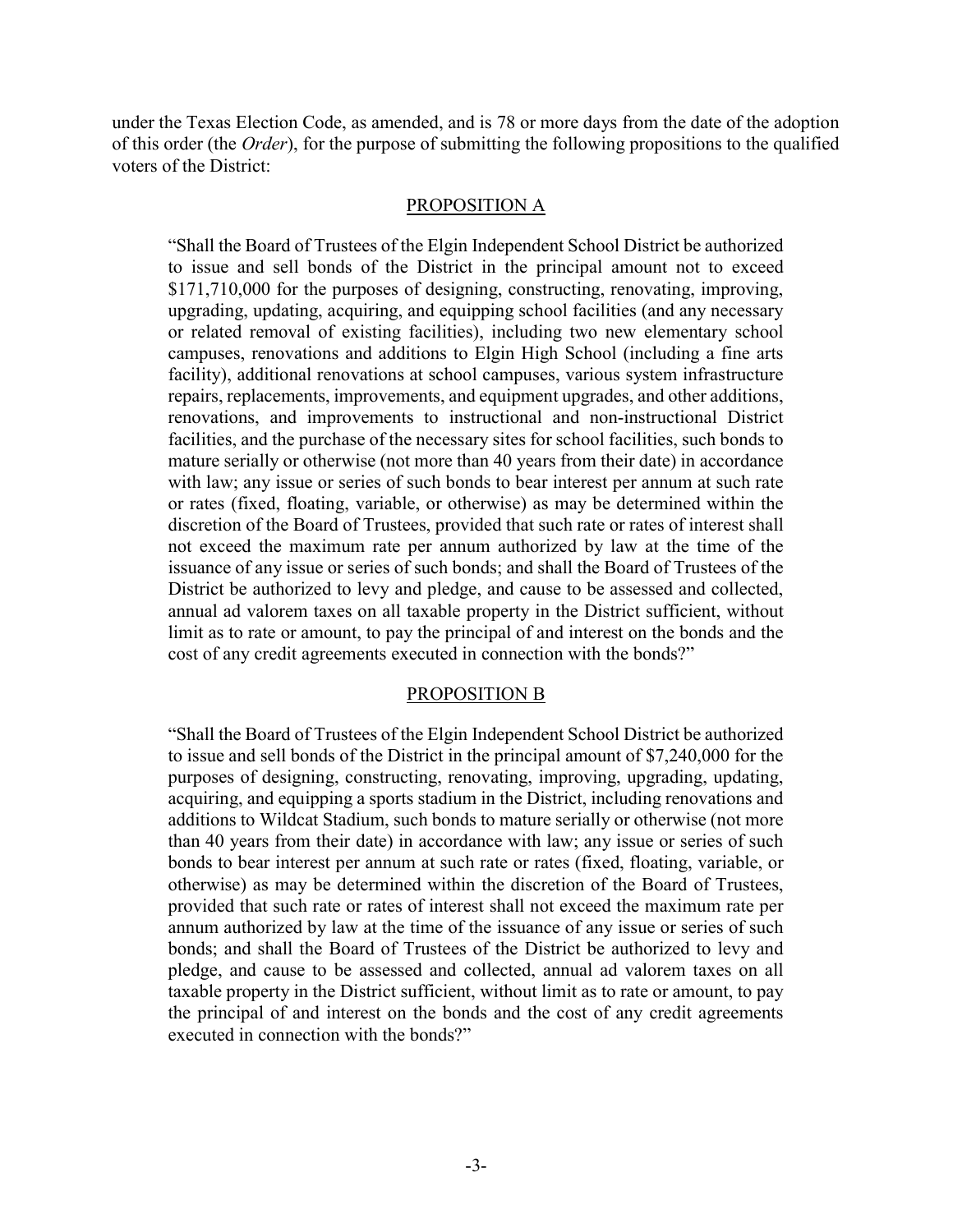#### PROPOSITION C

"Shall the Board of Trustees of the Elgin Independent School District be authorized to issue and sell bonds of the District in the principal amount of \$11,050,000 for the purposes of designing, constructing, renovating, improving, upgrading, updating, acquiring, and equipping recreational and extracurricular facilities in the District, including an indoor multipurpose facility, such bonds to mature serially or otherwise (not more than 40 years from their date) in accordance with law; any issue or series of such bonds to bear interest per annum at such rate or rates (fixed, floating, variable, or otherwise) as may be determined within the discretion of the Board of Trustees, provided that such rate or rates of interest shall not exceed the maximum rate per annum authorized by law at the time of the issuance of any issue or series of such bonds; and shall the Board of Trustees of the District be authorized to levy and pledge, and cause to be assessed and collected, annual ad valorem taxes on all taxable property in the District sufficient, without limit as to rate or amount, to pay the principal of and interest on the bonds and the cost of any credit agreements executed in connection with the bonds?"

SECTION 2: One or more school election precincts are hereby established for the purpose of holding the Election, and one or more polling places are hereby designated for holding the Election in the school election precincts as identified in Exhibit A to this Order (which is incorporated herein by reference for all purposes). At least 79 days prior to the scheduled Election Day, or as soon thereafter as is reasonably practicable, the President, Board of Trustees, the Superintendent of Schools, or the respective designees thereof, in coordination with the Election Officials, will identify and formally approve the appointment of the Presiding Judge, Alternate Presiding Judges, Election Clerks, and all other election officials for the Election, together with any other necessary changes to election practices and procedures and can correct, modify, or change the Exhibits to this Order based upon the final locations and times agreed upon by the District, the Election Officials, and the Participants, if any and as applicable, to the extent permitted by applicable law.

A. The Presiding Judge shall appoint not less than two resident qualified voters of the District to act as clerks in order to properly conduct the Election. To the extent required by the Texas Election Code, as amended, or other applicable law, the appointment of these clerks must include a person fluent in the Spanish language to serve as a clerk to render oral aid in the Spanish language to any voter desiring such aid at the polls on Election Day. If the Presiding Judge appointed actually serves, the Alternate Presiding Judge shall serve as one of the clerks. In the absence of the Presiding Judge, the Alternate Presiding Judge shall perform the duties of the Presiding Judge of the election precinct.

B. On Election Day, the polls shall be open as designated on Exhibit A.

Lee County and Travis County participate in the Countywide Polling Place Program under Section 43.007, as amended, Texas Election Code, meaning that any District voter registered in Lee County and Travis County, respectively, can vote in the Election at any polling place identified in Exhibit A for that county.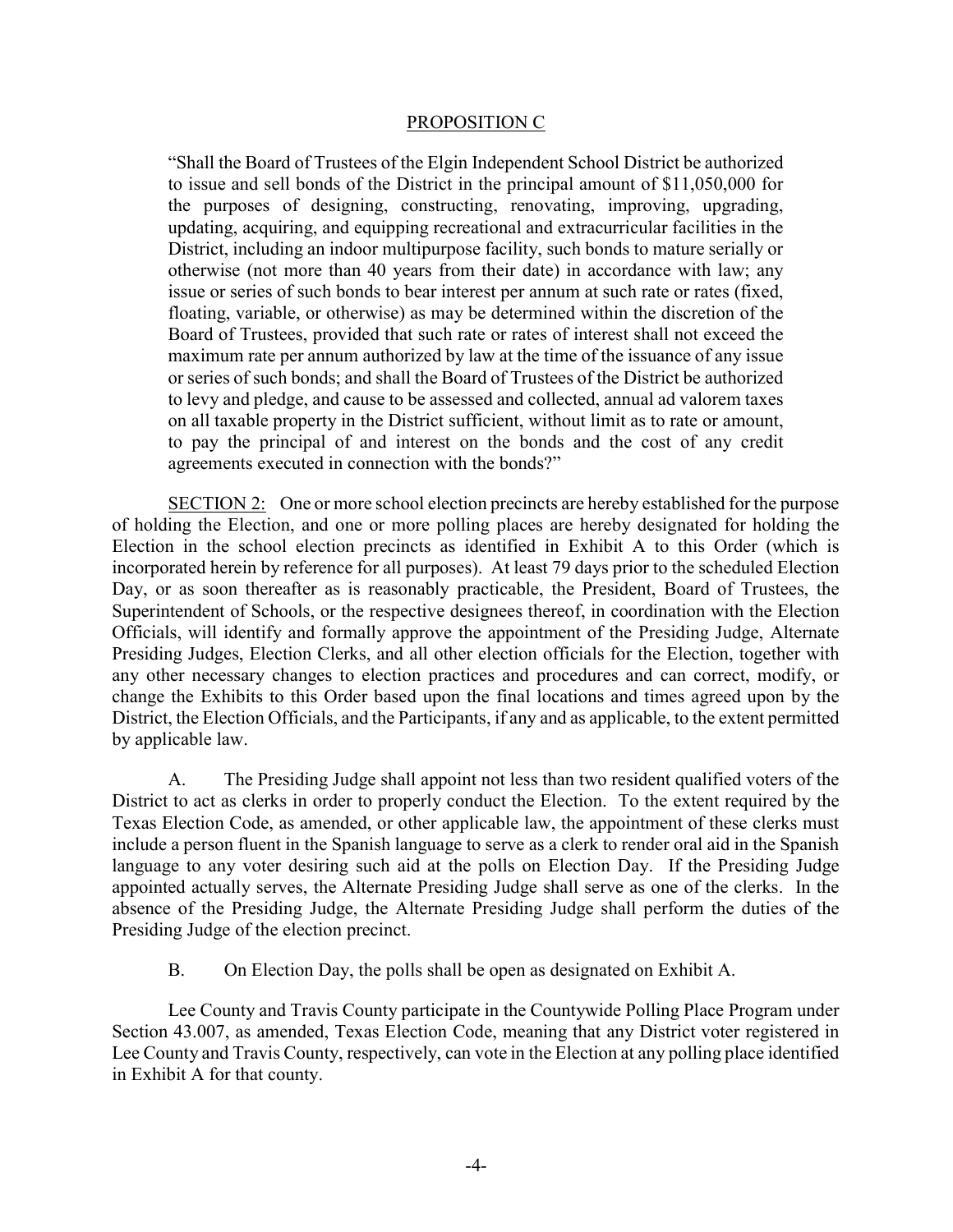C. The main early voting location is designated in Exhibit B to this Order (which is incorporated herein by reference for all purposes). The individual named as the Early Voting Clerk as designated in Exhibit B is hereby appointed as the Early Voting Clerk to conduct such early voting in the Election. The Early Voting Clerk shall appoint the Deputy Early Voting Clerks. This office or place shall remain open to permit early voting on the days and at the times as stated in Exhibit B. Early voting shall commence as provided on Exhibit B and continue through the date set forth on Exhibit B, all as provided by the provisions of the Texas Election Code, as amended.

Additionally, permanent and/or temporary branch offices for early voting by personal appearance may be established and maintained in accordance with the Texas Election Code. In the event such permanent and/or temporary branch locations are established, information regarding the locations, dates, and hours of operation for early voting at these offices shall be determined by the Election Officials, as identified in Exhibit B hereto.

The District authorizes each Election Official to establish an Early Voting Ballot Board for the purpose of processing early voting results. The individual designated in Exhibit B as the Presiding Judge of an Early Voting Ballot Board is hereby appointed the Presiding Judge of the indicated Early Voting Ballot Board. The Presiding Judge shall appoint not less than two resident qualified voters of the District to serve as members of each such Early Voting Ballot Board.

SECTION 3: Electronic voting machines may be used in holding and conducting the Election on Election Day; provided, however, in the event the use of such electronic voting machines is not practicable, the Election may be conducted on Election Day by the use of paper ballots (except as otherwise provided in this section). Electronic voting machines or paper ballots may be used for early voting by personal appearance (except as otherwise provided in this section). Pursuant to Section 61.012, as amended, Texas Election Code, the District shall provide at least one accessible voting system in each polling place used in the Election. Such voting system shall comply with Texas and federal laws establishing the requirement for voting systems that permit voters with physical disabilities to cast a secret ballot. Any legally permissible voting method may be used for early voting and Election Day voting by personal appearance. Certain early voting may be conducted by mail.

SECTION 4: The District authorizes each Election Official to utilize a Central Counting Station (the Stations) as provided by Section 127.001, et seq., as amended, Texas Election Code. The Election Officials, or designees thereof, are hereby appointed as the Manager of their respective Stations who will establish a written plan for the orderly operation of the Stations in accordance with the provisions of the Texas Election Code. The Board authorizes the Election Officials, or the designees thereof, to appoint the Presiding Judges, the Tabulation Supervisors, and the Programmers of their respective Stations and may appoint Station clerks as needed or desirable. The Election Officials will publish (or cause to be published) notice and conduct testing on the automatic tabulation equipment relating to the Station and conduct instruction for the officials and clerks for their respective Stations in accordance with the provisions of the Texas Election Code.

SECTION 5: The official ballot shall be prepared in accordance with the provisions of the Texas Election Code, as amended, so as to permit voters to vote "FOR" or "AGAINST" the aforesaid propositions which shall appear on the ballot substantially as follows: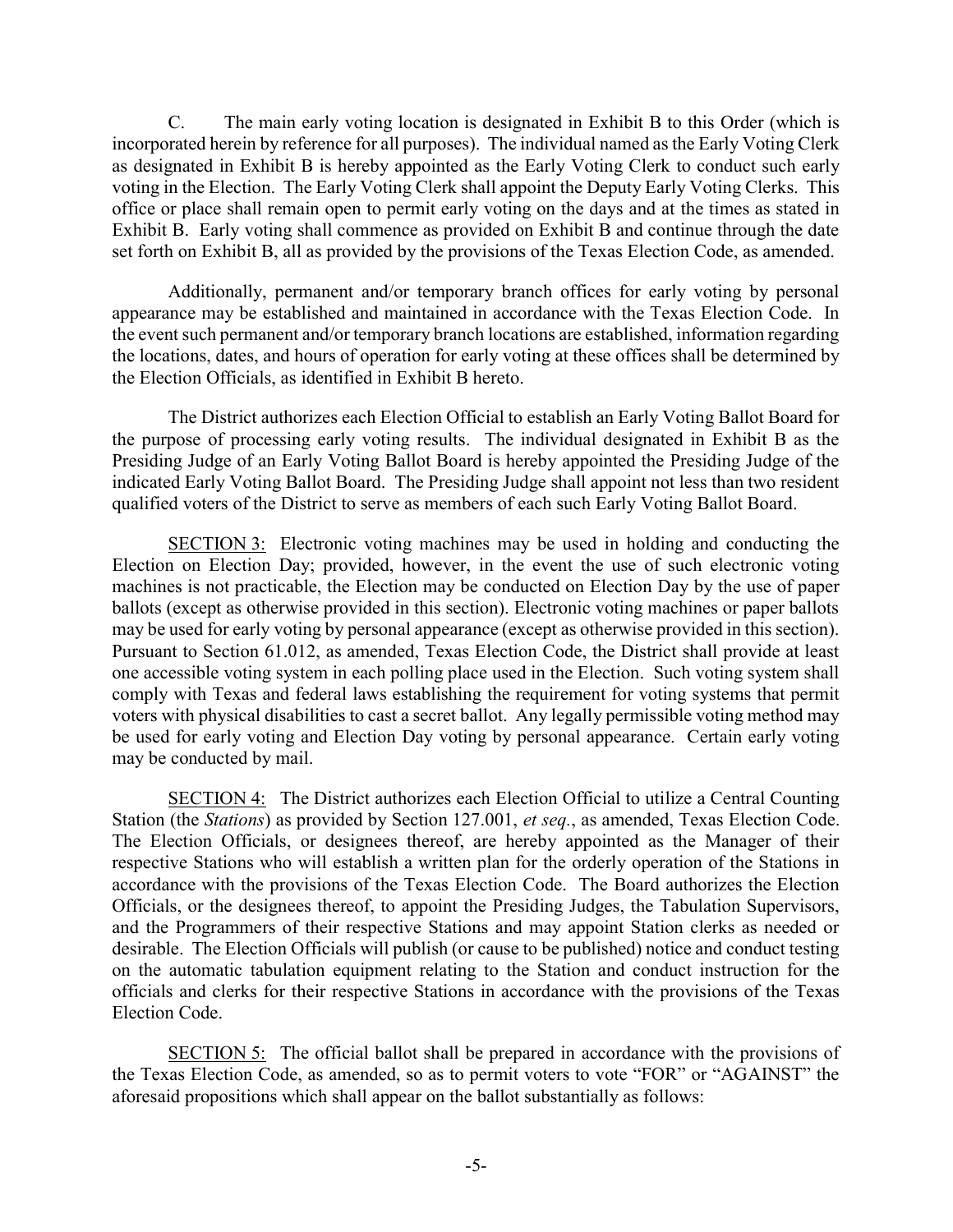#### PROPOSITION A

"THE ISSUANCE OF \$171,710,000 OF BONDS BY THE ELGIN INDEPENDENT SCHOOL DISTRICT FOR SCHOOL FACILITIES (INCLUDING TWO NEW ELEMENTARY SCHOOLS, HIGH SCHOOL ADDITIONS AND RENOVATIONS, AND OTHER INSTRUCTIONAL (CTE PROGRAMS AND A FINE ARTS FACILITY) AND NON INSTRUCTIONAL FACILITIES) AND THE PURCHASE OF THE NECESSARY SITES FOR SCHOOL FACILITIES AND THE LEVYING OF A TAX IN PAYMENT THEREOF. THIS IS A PROPERTY TAX INCREASE."

#### PROPOSITION B

"THE ISSUANCE OF \$7,240,000 OF BONDS BY THE ELGIN INDEPENDENT SCHOOL DISTRICT FOR DISTRICT STADIUMS (INCLUDING RENOVATIONS AND ADDITIONS TO WILDCAT STADIUM) AND THE IMPOSITION OF A TAX SUFFICIENT TO PAY THE PRINCIPAL OF AND INTEREST ON THE BONDS. THIS IS A PROPERTY TAX INCREASE."

#### PROPOSITION C

 "THE ISSUANCE OF \$11,050,000 OF BONDS BY THE ELGIN INDEPENDENT SCHOOL DISTRICT FOR VARIOUS DISTRICT RECREATIONAL AND EXTRACURRICULAR FACILITIES (INCLUDING AN INDOOR MULTIPURPOSE CENTER) AND THE IMPOSITION OF A TAX SUFFICIENT TO PAY THE PRINCIPAL OF AND INTEREST ON THE BONDS. THIS IS A PROPERTY TAX INCREASE."

SECTION 6: All resident, qualified voters of the District shall be permitted to vote at the Election, and on Election Day, such voters shall vote at the designated polling place. The Election shall be held and conducted in accordance with the provisions of the Texas Election Code, as amended, except as modified by the provisions of the Texas Education Code, as amended, and as may be required by law. To the extent required by law, all election materials and proceedings relating to the Election shall be printed in both English and Spanish.

SECTION 7: Notice of election, including a Spanish translation thereof, shall be published at least one time in a newspaper of general circulation in the District, with such publication occurring not more than 30 days and not less than 10 days before Election Day. Moreover, a substantial copy of this Order and the voter information document attached as Exhibit C, including a Spanish translation thereof, shall be posted (i) on the bulletin board used for posting notices of Board meetings not less than 21 days prior to Election Day, (ii) in three additional public places within the District's boundaries not later than 21 days prior to Election Day, (iii) in a prominent location at each polling place on Election Day and during early voting, and (iv) in a prominent location on the District's website not less than 21 days prior to Election Date. A sample ballot shall be posted on the District's internet website no less than 21 days prior to Election Day.

SECTION 8: As required by and in accordance with Section  $3.009(b)(5)$  and (7) through (9) of the Texas Election Code, the District, as of the date of this Order, had outstanding an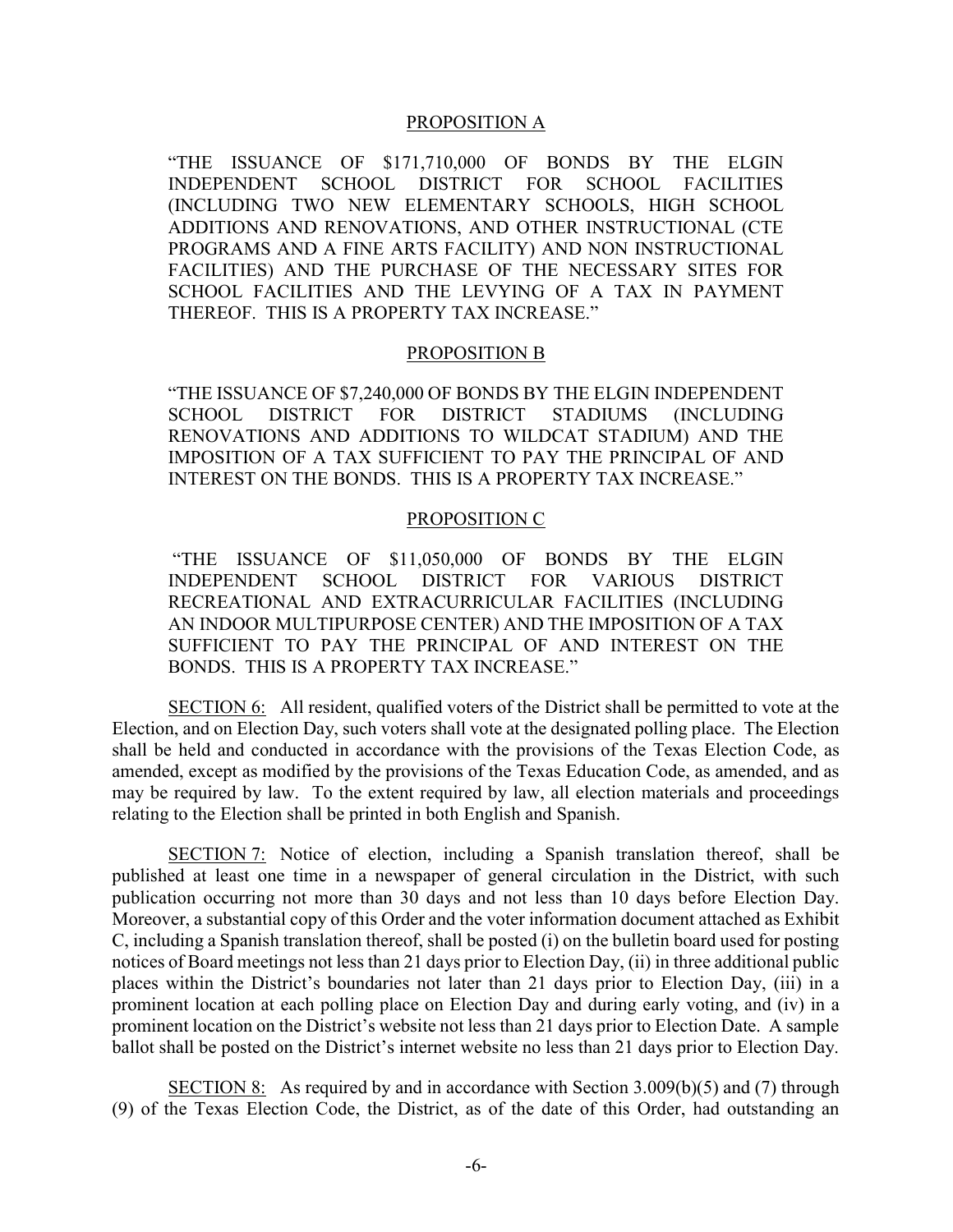aggregate principal amount of debt equal to \$34,440,000; the aggregate amount of the interest owed on such District debt obligations, through respective maturity, totaled \$5,878,125; and the District levied an ad valorem debt service tax rate for its outstanding debt obligations of \$0.4682 per \$100 of taxable assessed valuation. Based on the bond market conditions on the date of the Board's adoption of this Order, the maximum interest rate for any series of bonds authorized at the Election is 5.00% (expressed as a net effective interest rate applicable to any such series of bonds). The bonds that are the subject of this Election shall mature serially or otherwise over a specified number of years (but not more than 40 years from their date), as prescribed by applicable Texas law, though the District estimates that, based on current bond market conditions, such bonds will amortize over a 30-year period from their respective date of issue. The foregoing estimated maximum net effective interest rate and amortization period are only estimates, provided for Texas statutory compliance; they do not serve as a cap on the per annum interest rate at which any series of bonds authorized at the Election may be sold, or the amortization period for bonds that are the subject of this Election.

SECTION 9: The Board authorizes the President, Board of Trustees, the Superintendent of Schools, or the respective designee of either of such parties, to negotiate and enter into one or more joint election agreements, election services contracts, and/or similar contracts or agreements with the County, acting by and through the Election Officials, and any Participants if desired or if required to comply with applicable law, as permitted and in accordance with the provisions of the Texas Election Code, as amended. In addition, the Board authorizes the President, Board of Trustees, the Superintendent of Schools, or the respective designee of either of such parties to make such technical modifications to this Order that are necessary for compliance with applicable Texas or federal law or to carry out the intent of the Board, as evidenced herein. By incorporating all essential terms necessary for a joint election agreement, this Order is intended to satisfy Section 271.002(d) of the Texas Election Code, as amended, without further action of the Board of Trustees.

SECTION 10: The recitals contained in the preamble hereof are hereby found to be true, and such recitals are hereby made a part of this Order for all purposes and are adopted as a part of the judgment and findings of the Board.

SECTION 11: All orders and resolutions, or parts thereof, which are in conflict or inconsistent with any provision of this Order are hereby repealed to the extent of such conflict, and the provisions of this Order shall be and remain controlling as to the matters ordered herein.

SECTION 12: This Order shall be construed and enforced in accordance with the laws of the State of Texas and the United States of America.

SECTION 13: It is officially found, determined, and declared that the meeting at which this Order is adopted was open to the public and public notice of the time, place, and subject matter of the public business to be considered at such meeting, including this Order, was given, all as required by Chapter 551, as amended, Texas Government Code.

SECTION 14: If any provision of this Order or the application thereof to any person or circumstance shall be held to be invalid, the remainder of this Order and the application of such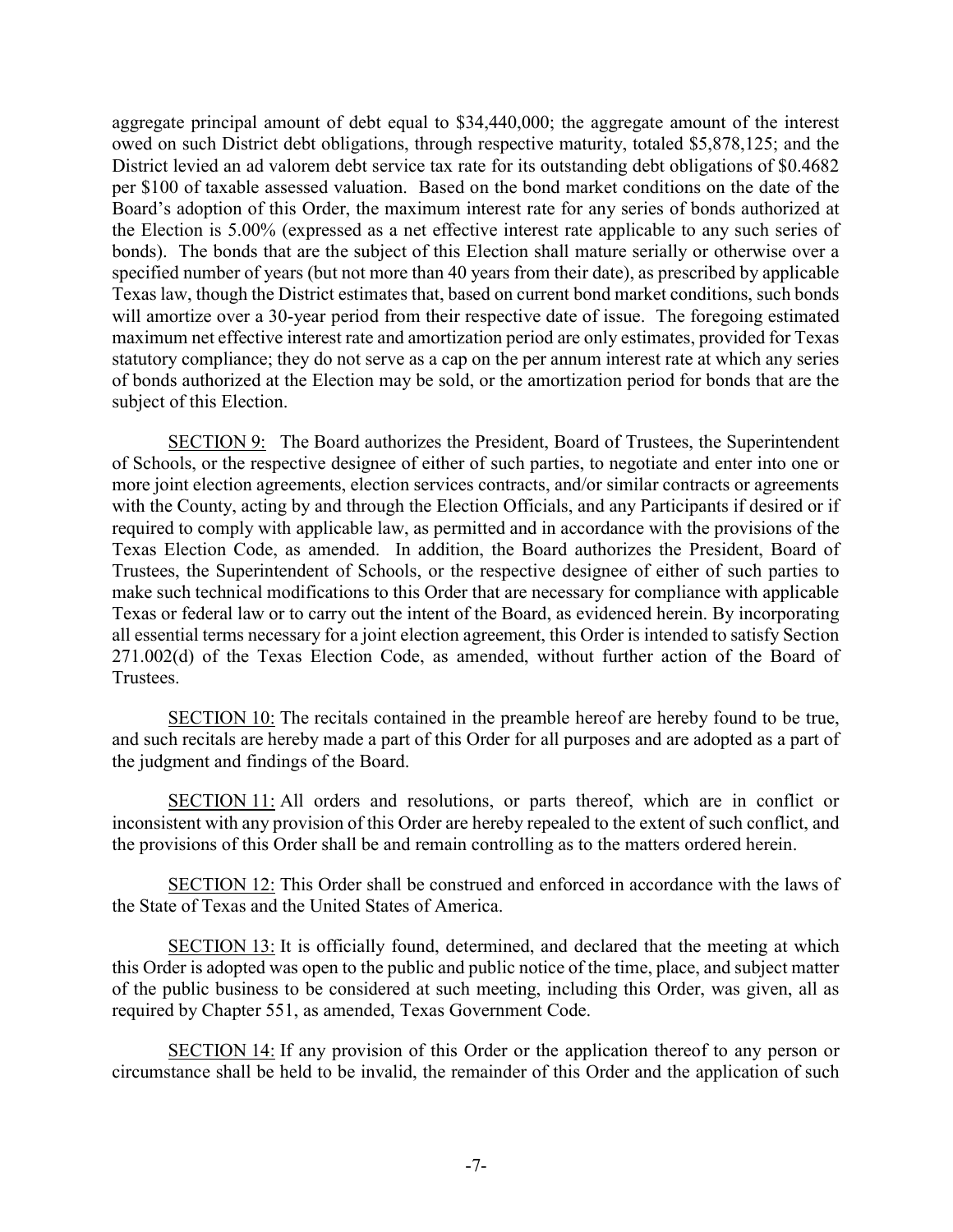provision to other persons and circumstances shall nevertheless be valid, and the Board hereby declares that this Order would have been enacted without such invalid provision.

SECTION 15: This Order shall be in force and effect from and after its final passage, and it is so ordered.

 YOU WILL, THEREFORE, take notice of all the matters and facts set out in the foregoing Notice of Election.

//s// Juanita Valarie Neidig, Secretary, Board of Trustees, Elgin Independent School District

\* \* \*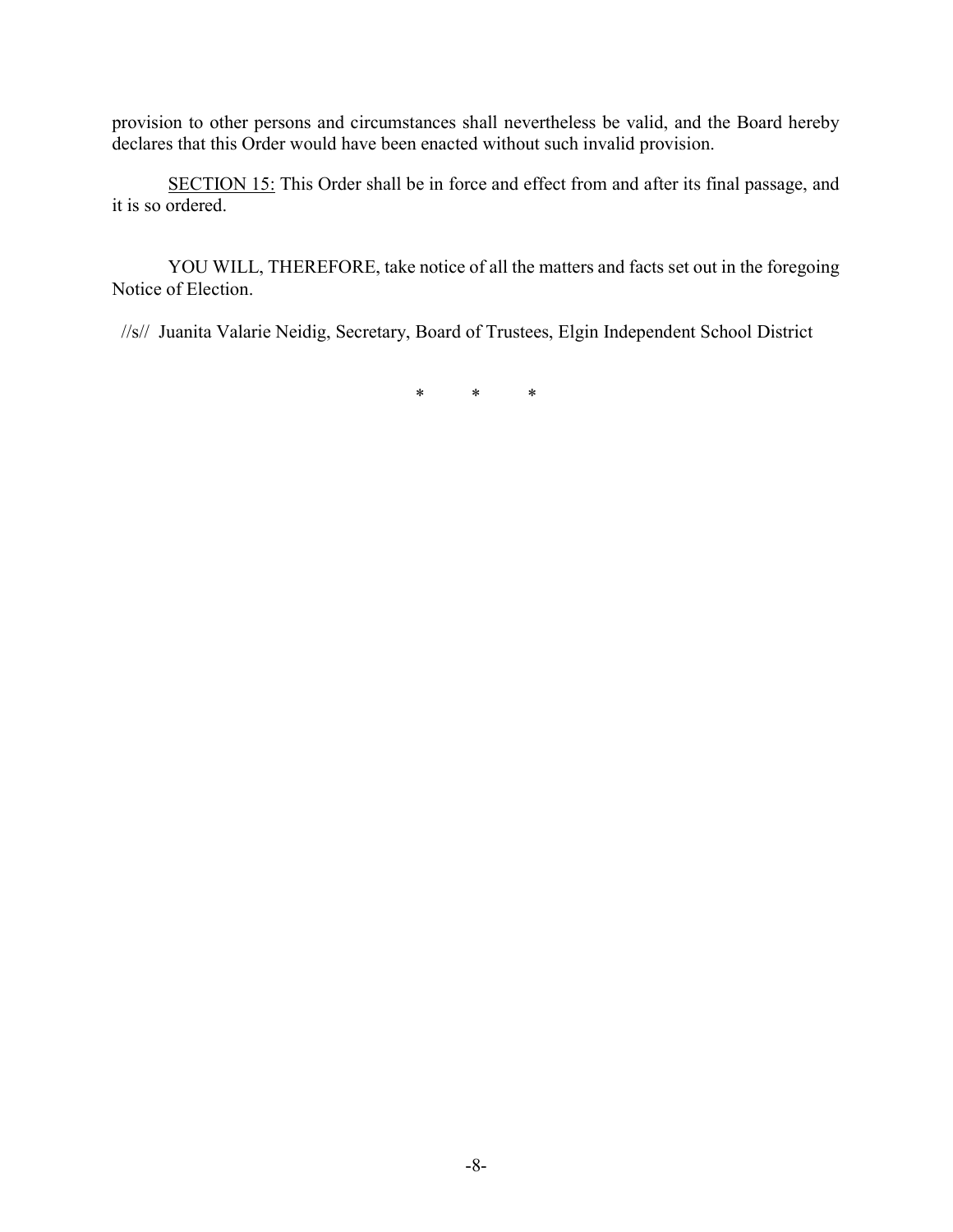## Exhibit A

#### BASTROP COUNTY ELECTION DAY PRECINCT AND POLLING INFORMATION

Election Day: Tuesday, November 2, 2021 Election Day Polling Locations open from 7 a.m. to 7 p.m. Presiding Judges and Alternates: to be appointed by the County

| <b>District</b> | <b>Bastrop</b>   | <b>Polling Places</b>                                     |
|-----------------|------------------|-----------------------------------------------------------|
| Precinct        | County           |                                                           |
|                 | <b>Precincts</b> |                                                           |
|                 | 1001, 1002,      | Calvary Baptist Church, 3001 Loop 150 East, Bastrop       |
|                 | 1004, 2009,      |                                                           |
|                 | 2011             |                                                           |
|                 | 1003, 1022       | River Valley Christian Fellowship, 1224 Highway 71        |
|                 |                  | West, Bastrop                                             |
|                 | 2005, 2006,      | <b>Smithville City Hall, 317 Main Street, Smithville</b>  |
|                 | 2007, 2008,      |                                                           |
|                 | 2010             |                                                           |
|                 | 3012, 3013,      | Cedar Creek United Methodist, 5630 FM 535, Cedar          |
|                 | 3014, 3015,      | Creek                                                     |
|                 | 3016             |                                                           |
|                 | 4017, 4018,      | <b>Elgin Public Library, 404 North Main Street, Elgin</b> |
|                 | 4019, 4020,      |                                                           |
|                 | 4021             |                                                           |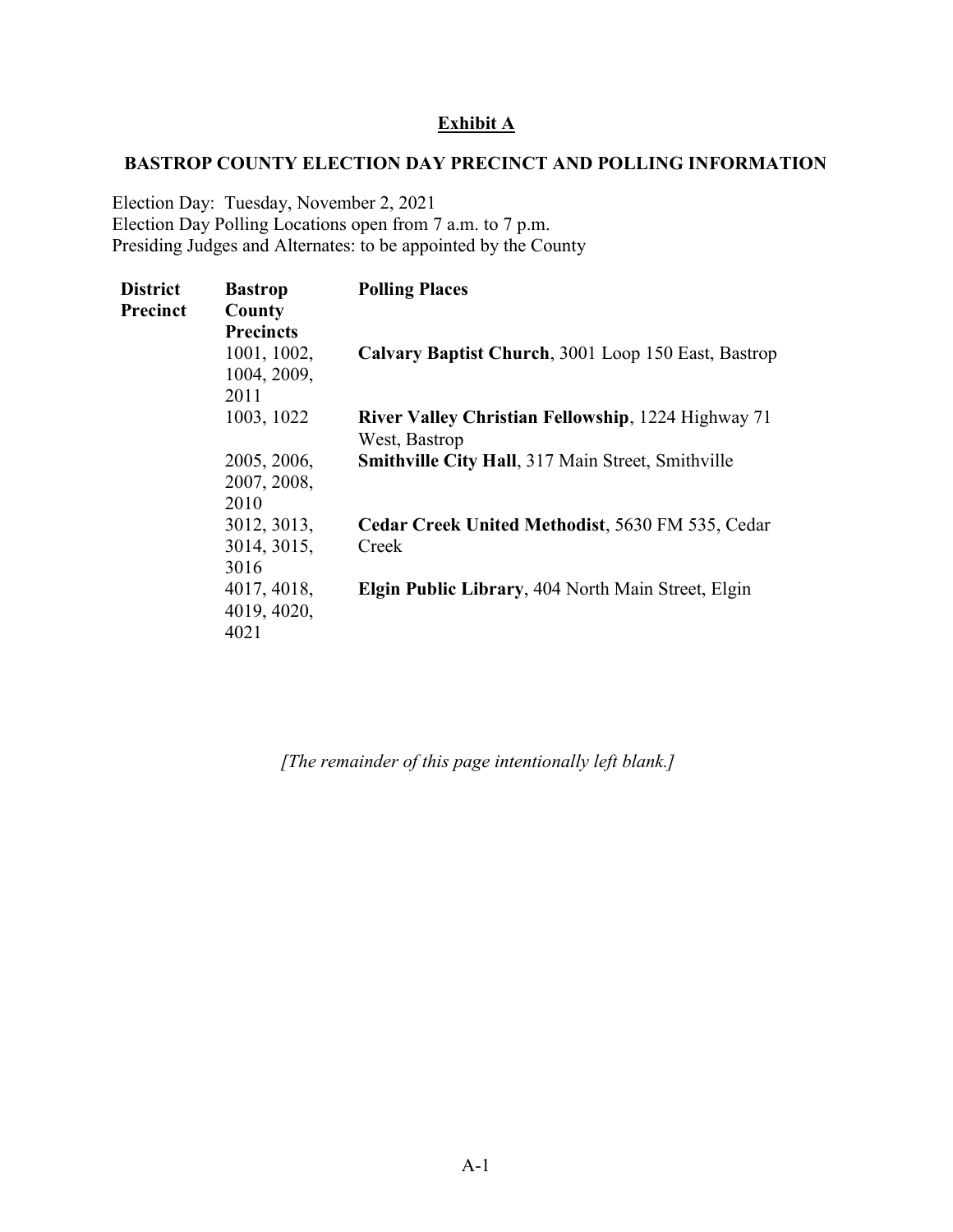## LEE COUNTY ELECTION DAY PRECINCT AND POLLING INFORMATION

Election Day: Tuesday, November 2, 2021 Election Day Polling Locations open from 7 a.m. to 7 p.m. Presiding Judges and Alternates: to be appointed by the County

| <b>Polling Places*</b>                   | <b>Address</b>                |
|------------------------------------------|-------------------------------|
| Giddons Public Library Meeting Room      | 276 N Orange                  |
|                                          | Giddings, Texas 78942         |
| American Legion Hall                     | 304 S Rockdale                |
|                                          | Lexington, Texas 78947        |
| Blue Methodist Church Fellowship Hall    | 4184 W FM 696                 |
|                                          | Lexington, Texas 78947        |
| Dime Box Fire Station No. 1              | 1010 Stephen. F. Austin Blvd. |
|                                          | Dime Box, Texas 77853         |
| Lee County Sheriff's Office Meeting Room | 2122 FM 448                   |
|                                          | Giddings, Texas 784942        |

\* Lee County participates in the Countywide Polling Place program under Section 43.007, as amended, Texas Election Code. Registered voters will be able to cast their Election Day ballots at any of the Vote Centers identified on the County's website.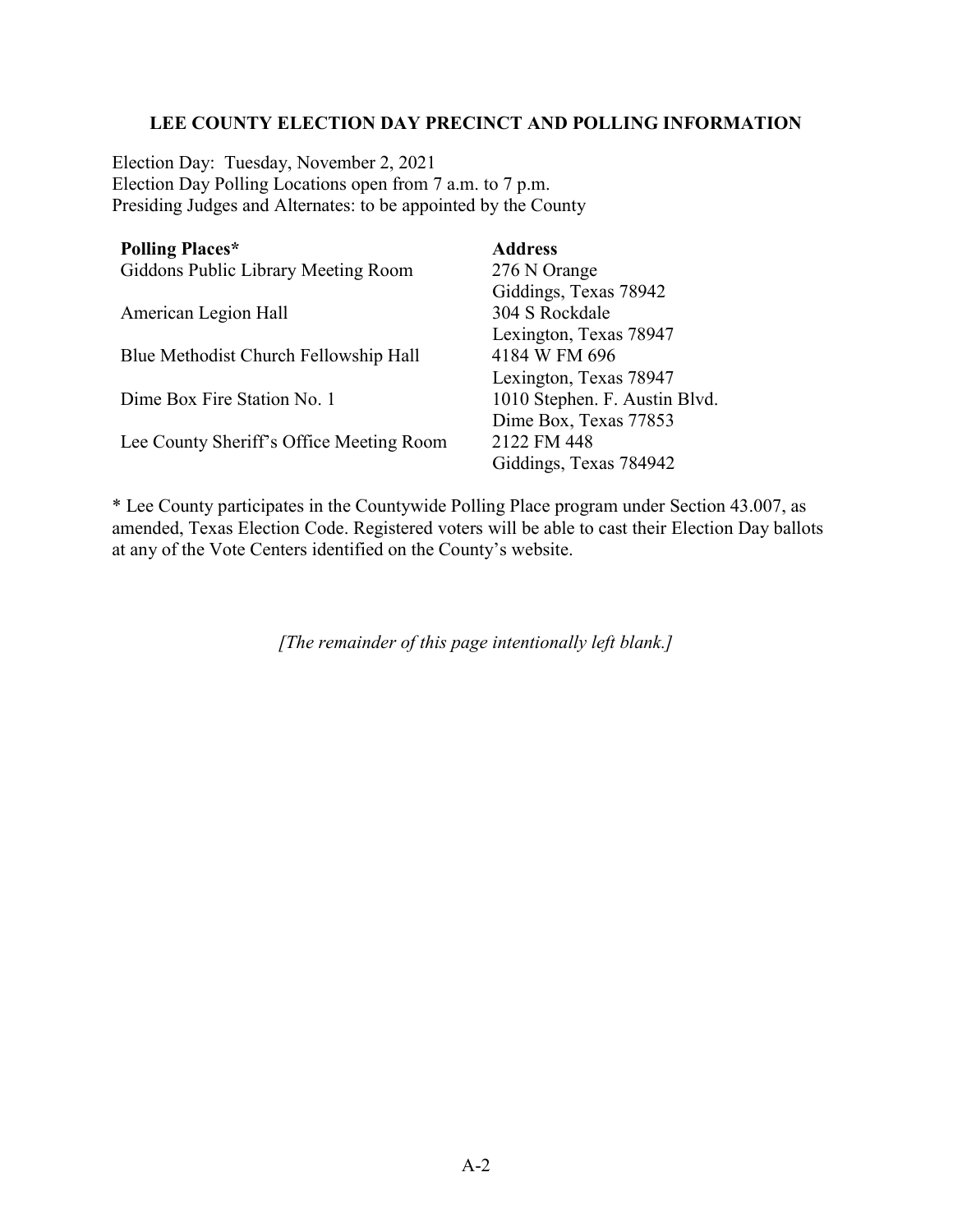# TRAVIS COUNTY ELECTION DAY PRECINCT AND POLLING INFORMATION

Election Day: Tuesday, November 2, 2021 Election Day Polling Locations open from 7 a.m. to 7 p.m. Presiding Judges and Alternates: to be appointed by the County

| Pct. | <b>Vote Center</b>                                  | <b>Address</b>               | City         | Zip   | <b>Bus</b> | Combined                   |
|------|-----------------------------------------------------|------------------------------|--------------|-------|------------|----------------------------|
|      |                                                     |                              |              |       |            | <b>Precincts</b>           |
| 101  | Dailey Middle School                                | 14000 Westall St             | Austin       | 78725 |            | 114; 115;<br>116; 119; 138 |
| 105  | Manor ISD Admin                                     | 10335 Hwy 290                | Manor        | 78653 |            |                            |
| 106  | Elgin High School                                   | 14000 County Line Rd         | Elgin        | 78621 |            |                            |
| 107  | New Sweden Lutheran                                 | 12809 New Sweden Ch<br>Rd    | Manor        | 78653 |            |                            |
| 108  | Our Savior Lutheran<br>Church                       | 1513 E Yager Ln              | Austin       | 78753 |            | 102; 103                   |
| 111  | <b>Connally High School</b>                         | 13212 N Lamar                | Austin       | 78753 |            | 109; 112                   |
| 117  | <b>Turner-Roberts</b><br><b>Recreation Center</b>   | 7201 Colony Loop Dr          | Austin       | 78724 |            |                            |
| 120  | <b>Community First! Village</b>                     | 9301 Hog Eye Rd              | Austin       | 78724 |            |                            |
| 121  | Austin Achieve -<br>Northeast Campus                | 7424 E Hwy 290               | Austin       | 78752 |            | 128; 131; 134              |
| 122  | Region 13 - Education<br>Service Center             | 5701 Springdale Rd           | Austin       | 78723 |            |                            |
| 123  | CrossLife Christian<br>Academy NEW                  | 4109 Kelly Ln                | Pflugerville | 78660 |            | 163                        |
| 124  | Carver Branch Library                               | 1161 Angelina St             | Austin       | 78702 |            |                            |
| 124  | <b>Millennium Youth</b><br>Complex                  | 1156 Hargrave St             | Austin       | 78702 |            |                            |
| 126  | <b>Givens Recreation</b><br>Center                  | 3811 East 12th St            | Austin       | 78721 |            |                            |
| 129  | Greater Mt Zion Baptist<br>Church                   | 4301 Tannehill Ln            | Austin       | 78721 |            |                            |
| 130  | <b>Memorial United</b><br>Methodist                 | 6100 Berkman Dr              | Austin       | 78723 |            | 118; 151                   |
| 132  | East Nineteenth St<br><b>Missionary Baptist</b>     | 3401 Rogge Ln                | Austin       | 78723 |            |                            |
| 133  | <b>Big Brothers Big Sisters</b><br>of Central Texas | 4800 Manor Rd                | Austin       | 78723 |            |                            |
| 135  | Sawyer Hall                                         | 1320 E 51st St               | Austin       | 78723 |            |                            |
| 136  | <b>Pfluger Hall and</b><br>Conference Center        | 203 E Pecan St Site B        | Pflugerville | 78660 |            |                            |
| 137  | Avalon Pool and<br><b>Amenity Center</b>            | 19729 Jakes Hill Rd          | Pflugerville | 78660 |            | 161                        |
| 139  | Asian American<br>Resource Center                   | 8401 Cameron Rd              | Austin       | 78754 |            |                            |
| 140  | <b>Gus Garcia Recreation</b><br>Center              | 1201 E Rundberg Ln           | Austin       | 78753 |            | 104; 164                   |
| 146  | Pflugerville ISD Rock                               | 702 W Pecan St               | Pflugerville | 78660 |            | 113                        |
| 148  | County Tax Office<br>Pflugerville                   | 15822 Foothill Farms<br>Loop | Pflugerville | 78660 |            | 110; 145;<br>150; 160      |
| 152  | The Vortex NEW                                      | 2307 Manor Rd                | Austin       | 78722 |            |                            |
| 153  | Pioneer Crossing<br>Elementary                      | 11300 Samsung Blvd           | Austin       | 78754 |            | 141                        |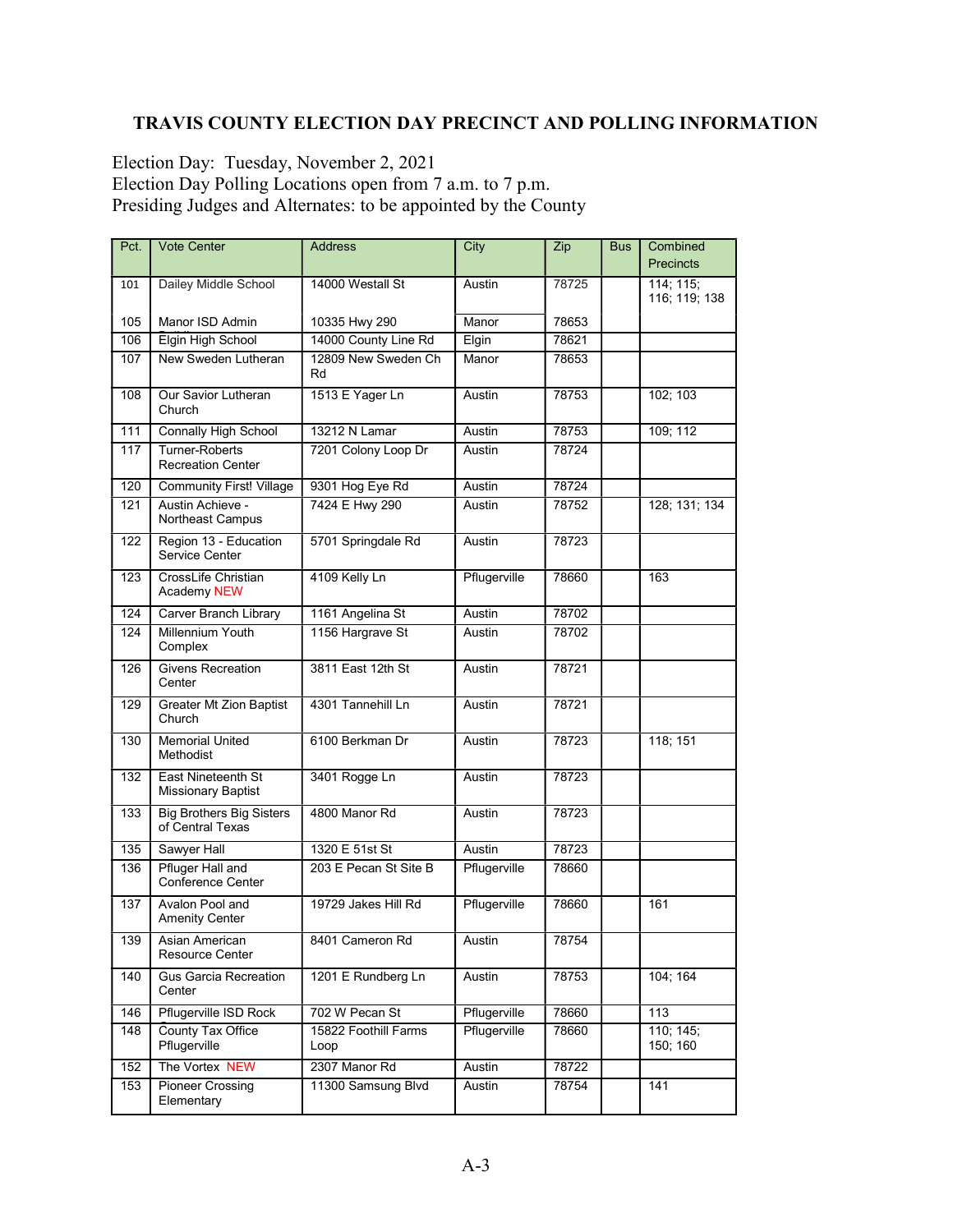| Pct. | <b>Vote Center</b>                               | <b>Address</b>                 | City         | Zip   | <b>Bus</b> | Combined<br><b>Precincts</b> |
|------|--------------------------------------------------|--------------------------------|--------------|-------|------------|------------------------------|
| 154  | <b>Bluebonnet Trail</b><br>Elementary            | 11316 Farmhaven Rd             | Austin       | 78754 |            | 125; 127                     |
| 156  | COA Permitting and<br><b>Development Center</b>  | 6310 Wilhelmina Delco<br>Dr    | Austin       | 78752 |            | 142; 149                     |
| 200  | <b>Winters Building</b>                          | 701 W 51st St                  | Austin       | 78751 |            |                              |
| 203  | <b>Boulder Ridge</b>                             | 3300 Killingsworth Ln          | Pflugerville | 78660 |            | 226; 227                     |
| 207  | <b>RRISD Hartfield</b><br>Performing Arts Center | 5800 McNeil Dr                 | Austin       | 78729 |            |                              |
| 208  | UT Flawn Academic<br>Center                      | 2304 Whitis Ave                | Austin       | 78712 |            | 206                          |
| 210  | O Henry Middle School                            | 2610 W 10th St                 | Austin       | 78703 |            | 251                          |
| 217  | Juan P Navarro Early<br>College High School      | 1201 Payton Gin Rd             | Austin       | 78758 |            | 223                          |
| 218  | <b>Disability Rights Texas</b>                   | 2222 W Braker Ln               | Austin       | 78758 |            | 205; 228                     |
| 219  | All Nations Church                               | 16804 Radholme Ct              | Round Rock   | 78664 |            |                              |
| 221  | Riverbend Centre                                 | 4214 N Capital of Texas<br>Hwy | Austin       | 78746 |            | 212                          |
| 224  | <b>YMCA North Austin</b>                         | 1000 W Rundberg Ln             | Austin       | 78758 |            |                              |
| 225  | Wells Branch MUD<br><b>Recreation Center</b>     | 3000 Shoreline Dr              | Austin       | 78728 |            |                              |
| 229  | <b>Wells Branch</b><br><b>Community Center</b>   | 2106 Klattenhoff Dr            | Austin       | 78728 |            | 215; 216                     |
| 231  | Cat Mountain HOA                                 | 6007 Mount Bonnell Rd          | Austin       | 78731 |            |                              |
| 232  | Canyon Ridge Middle<br>School                    | 12601 Country Trails Ln        | Austin       | 78732 |            |                              |
| 233  | Shepherd of the Hills<br>Christian               | 6909 W Courtyard Dr            | Austin       | 78730 |            |                              |
| 234  | <b>River Place Elementary</b>                    | 6500 Sitio Del Rio Blvd        | Austin       | 78730 |            |                              |
| 235  | McCallum High School -<br><b>Arts Center</b>     | 5600 Sunshine Dr               | Austin       | 78756 |            |                              |
| 236  | Yarborough Branch<br>Library                     | 2200 Hancock Drive             | Austin       | 78756 |            |                              |
| 237  | Church at Highland                               | 5206 Balcones Dr               | Austin       | 78731 |            | 213; 220; 266                |
| 238  | Northwest Hills UMC -<br><b>Youth Center</b>     | 7027 Hart Ln                   | Austin       | 78731 |            |                              |
| 239  | <b>Gullett Elementary</b>                        | 6310 Treadwell Blvd            | Austin       | 78757 |            |                              |
| 240  | Northwest Recreation<br>Center                   | 2913 Northland Dr              | Austin       | 78757 |            |                              |
| 242  | Brentwood Bible Church                           | 6301 Woodrow Ave               | Austin       | 78757 |            | 241, 248                     |
| 243  | Ben Hur Shrine Center                            | 7811 Rockwood Ln               | Austin       | 78757 |            |                              |
| 244  | St Luke's On the Lake<br>Episcopal Church        | 5600 Ranch Rd 620 N            | Austin       | 78732 |            | 245                          |
| 249  | St Matthew's Episcopal                           | 8134 Mesa Dr                   | Austin       | 78759 |            | 246; 253                     |
| 250  | St Luke United                                   | 1306 W Lynn St                 | Austin       | 78703 |            |                              |
| 252  | North Village Branch<br>Library                  | 2505 Steck Ave                 | Austin       | 78757 |            |                              |
| 254  | Davis Elementary                                 | 5214 Duval Rd                  | Austin       | 78727 |            | 267                          |
| 256  | Howson Branch Library                            | 2500 Exposition Blvd           | Austin       | 78703 |            |                              |
| 258  | St John's Episcopal                              | 11201 Parkfield Dr             | Austin       | 78758 |            | 209; 211                     |
| 259  | Milwood Branch Library                           | 12500 Amherst Drive            | Austin       | 78727 |            | 263                          |
| 260  | Jaime Padron                                     | 2011 W Rundberg Ln             | Austin       | 78758 |            | 222                          |
| 262  | Anderson High School                             | 8403 Mesa Dr                   | Austin       | 78759 |            | 247                          |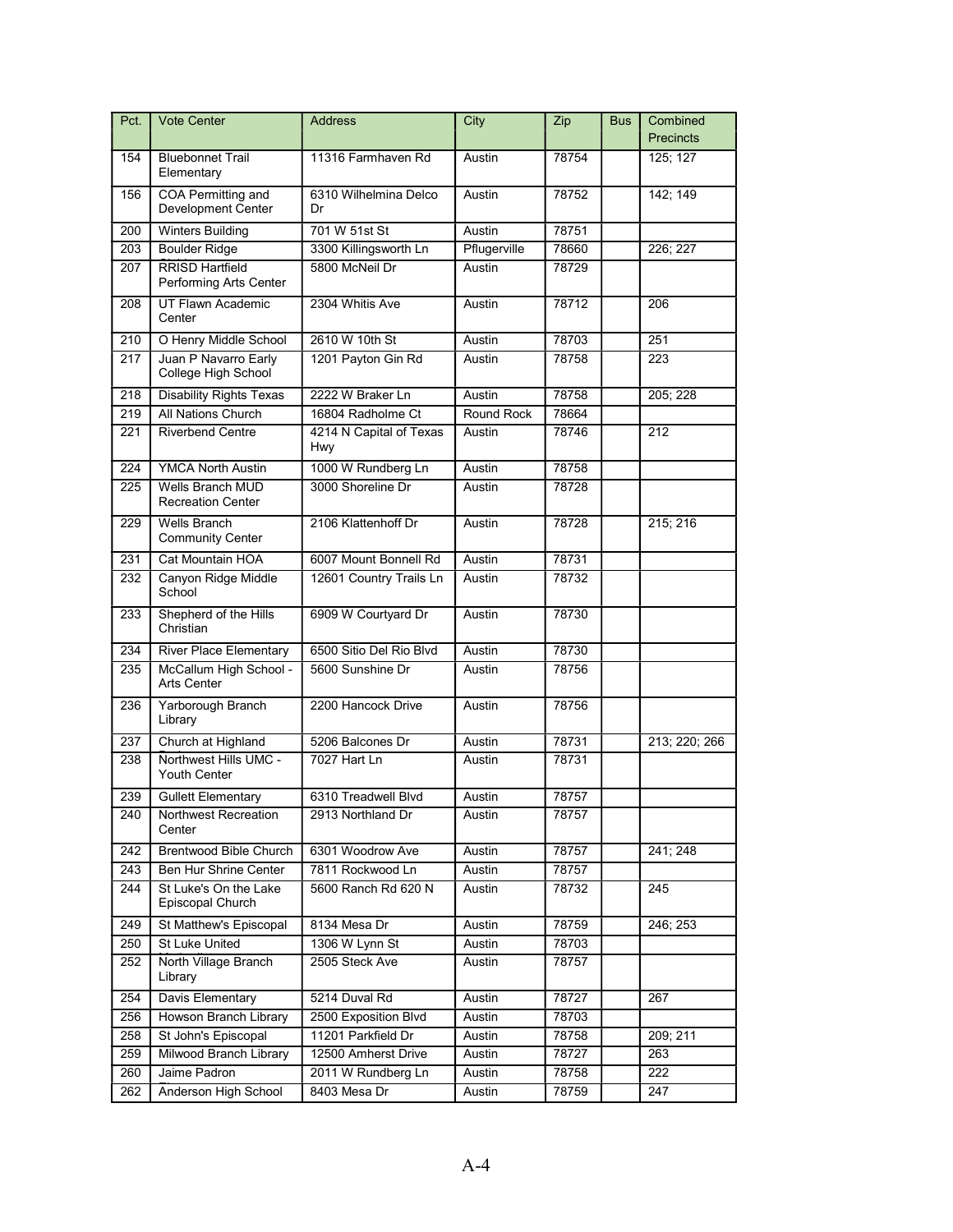| Pct. | <b>Vote Center</b>                                | <b>Address</b>               | City              | Zip   | <b>Bus</b> | Combined<br><b>Precincts</b> |
|------|---------------------------------------------------|------------------------------|-------------------|-------|------------|------------------------------|
| 268  | <b>Grant AME Worship</b><br>Center                | 1701 Kramer Ln               | Austin            | 78758 |            |                              |
| 273  | <b>Congregation Beth</b>                          | 3901 Shoal Creek Blvd        | Austin            | 78756 |            | 214                          |
| 275  | Baker Center - Alamo<br>Drafthouse                | 3908 Avenue B                | Austin            | 78751 |            | 202; 274                     |
| 277  | <b>Texas Hillel Foundation</b>                    | 2105 San Antonio St          | Austin            | 78705 |            |                              |
| 301  | Sunset Valley City Hall                           | 3205 Jones Rd                | Sunset            | 78745 |            |                              |
| 302  | <b>Bailey Middle School</b>                       | 4020 Lost Oasis Hollow       | Austin            | 78739 |            | 304;360                      |
| 303  | Oak Hill Primitive                                | 11408 FM 1826                | Austin            | 78737 |            |                              |
| 307  | Rollingwood Municipal<br><b>Building</b>          | 403 Nixon Dr                 | Austin            | 78746 |            |                              |
| 308  | <b>Briarcliff POA</b><br><b>Community Center</b>  | 22801 Briarcliff Dr          | <b>Briarcliff</b> | 78669 |            |                              |
| 310  | Manchaca United<br>Methodist                      | 1011 FM 1626                 | Manchaca          | 78652 |            |                              |
| 311  | <b>Austin Recreation</b>                          | 1301 Shoal Creek Blvd        | Austin            | 78701 |            |                              |
| 313  | <b>Lamar Senior Activity</b><br>Center            | 2874 Shoal Crest Ave         | Austin            | 78705 |            |                              |
| 314  | Oak Hill Fire Dept No                             | 4111 Barton Creek Blvd       | Austin            | 78735 |            |                              |
| 315  | Villages of Shady<br><b>Hollow Amenity Center</b> | 12006 Gatling Gun Ln         | Austin            | 78748 |            | 309                          |
| 316  | <b>Travis County Parks</b><br>Office              | 14624 Hamilton Pool Rd       | Austin            | 78738 |            | 346                          |
| 317  | <b>Lost Creek Limited</b><br><b>District</b>      | 1305 Quaker Ridge Dr         | Austin            | 78746 |            | 357                          |
| 319  | Lakeway Activity Center                           | 105 Cross Creek              | Lakeway           | 78734 |            | 306; 320                     |
| 324  | <b>Bee Cave City Hall</b>                         | 4000 Galleria Pkwy           | Austin            | 78738 |            | 368                          |
| 325  | Sam Houston Building                              | 201 E 14th St                | Austin            | 78701 |            |                              |
| 328  | Spicewood Springs<br><b>Branch Library</b>        | 8637 Spicewood<br>Springs Rd | Austin            | 78759 |            | 305; 321;<br>323; 345        |
| 329  | Austin City Hall                                  | 301 W 2nd St                 | Austin            | 78701 |            |                              |
| 329  | <b>Travis County Granger</b><br><b>Building</b>   | 314 W 11th St                | Austin            | 78701 |            |                              |
| 330  | Laura Bush Community<br>Library                   | 9411 Bee Caves Rd            | Austin            | 78733 |            | 318; 338                     |
| 331  | Kathy Caraway<br>Elementary                       | 11104 Oak View Dr            | Austin            | 78759 |            | 326; 327                     |
| 332  | <b>Zilker Elementary</b>                          | 1900 Bluebonnet Ln           | Austin            | 78704 |            | 340; 342                     |
| 333  | Peace Lutheran                                    | 10625 N FM 620               | Austin            | 78726 |            | 343                          |
| 334  | Unity Church of the Hills                         | 9905 Anderson Mill Rd        | Austin            | 78750 |            | 335; 336                     |
| 337  | Lakewood HOA                                      | 7317 Lakewood Dr             | Austin            | 78750 |            |                              |
| 339  | Western Hills Church of<br>Christ                 | 6211 Parkwood Dr             | Austin            | 78735 |            |                              |
| 341  | Dougherty Arts Center                             | 1110 Barton Springs Rd       | Austin            | 78704 |            |                              |
| 344  | <b>Berkeley United</b><br>Methodist               | 2407 Berkeley Ave            | Austin            | 78745 |            |                              |
| 347  | Hill Country Middle                               | 1300 Walsh Tarlton Ln        | Austin            | 78746 |            | 356                          |
| 351  | Austin Oaks Church                                | 4220 Monterey Oaks           | Austin            | 78749 |            | 354                          |
| 352  | Impact Family Church                              | 2909 W William Cannon<br>Dr  | Austin            | 78745 |            | 350; 358                     |
| 359  | Lake Travis ISD<br><b>Educational Dev Center</b>  | 607 Ranch Road 620 N         | Austin            | 78734 |            | 312                          |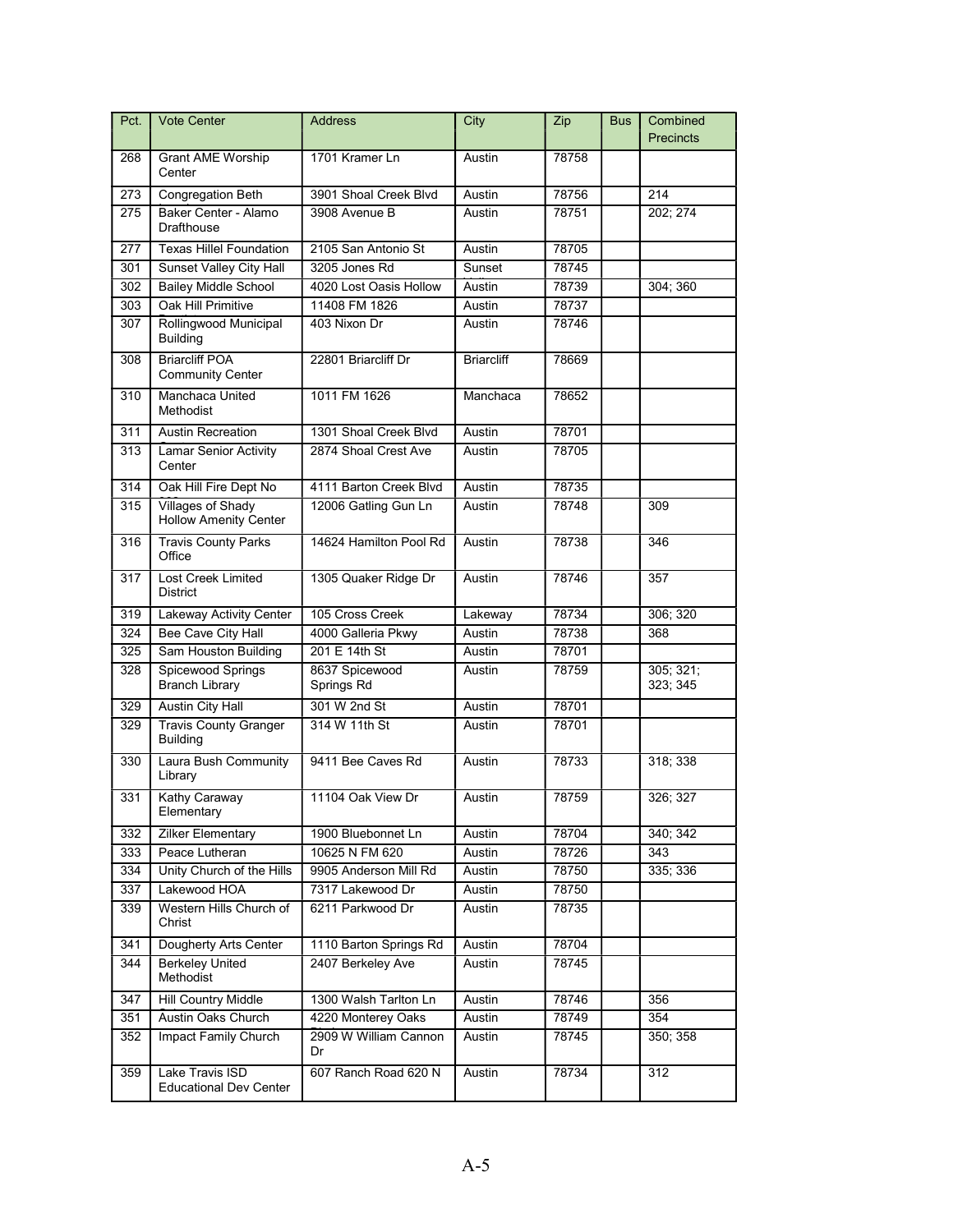| Pct. | Vote Center                                 | <b>Address</b>              | City              | Zip   | <b>Bus</b> | Combined         |
|------|---------------------------------------------|-----------------------------|-------------------|-------|------------|------------------|
|      |                                             |                             |                   |       |            | <b>Precincts</b> |
| 361  | Oak Hill Fire Dept No                       | 9211 Circle Dr              | Austin            | 78736 |            |                  |
| 362  | Will Hampton Branch<br>Library              | 5125 Convict Hill Rd        | Austin            | 78749 |            |                  |
| 363  | Shepherd of the Hills<br>Presbyterian       | 5226 W William Cannon<br>Dr | Austin            | 78749 |            |                  |
| 364  | Shops at Mira Vista                         | 2765 Bee Caves Rd           | Rollingwood       | 78746 |            |                  |
| 365  | Community Center at<br>Oak Hill             | 8656 W Hwy 71               | Austin            | 78735 |            | 349              |
| 366  | Oak Hill United                             | 7815 US-290                 | Austin            | 78736 |            |                  |
| 367  | Circle C Community<br>Center                | 7817 La Crosse Ave          | Austin            | 78739 |            |                  |
| 369  | <b>Christ Episcopal</b>                     | 3520 W Whitestone Blvd      | <b>Cedar Park</b> | 78613 |            |                  |
| 370  | Travis Country ESD 1<br>Fire Station 104    | 14401 Round Mountain<br>Rd  | Leander           | 78641 |            |                  |
| 371  | K-Oaks Clubhouse                            | 7000 Bark K Ranch Rd        | Lago Vista        | 78645 |            |                  |
| 372  | Community Center at<br>Jonestown            | 18649 FM 1431, Ste 6A       | Jonestown         | 78645 |            |                  |
| 373  | Northlake Church Hope<br>Center             | 20513 Dawn Dr               | Lago Vista        | 78645 |            |                  |
| 374  | Deer Creek Elementary                       | 2420 Zeppelin Dr            | <b>Cedar Park</b> | 78613 |            |                  |
| 375  | Volente Fire Dept                           | 15406 FM 2769               | Leander           | 78641 |            |                  |
| 401  | Del Valle ISD Admin<br><b>Building</b>      | 5301 Ross Rd                | Del Valle         | 78617 |            |                  |
| 402  | <b>Elroy Community</b>                      | 13512 FM 812                | Del Valle         | 78617 |            |                  |
| 403  | <b>Creedmoor Community</b><br>Center        | 12511 FM 1625               | Creedmoor         | 78610 |            |                  |
| 404  | <b>Blazier Elementary</b>                   | 8601 Vertex Blvd            | Austin            | 78744 |            |                  |
| 405  | Ojeda Middle School                         | 4900 McKinney Falls         | Austin            | 78744 |            |                  |
| 406  | St Alban's Episcopal                        | 11819 IH 35 S               | Austin            | 78747 |            | 417; 418         |
| 407  | Community Center at<br>Del Valle            | 3518 S FM 973               | Del Valle         | 78617 |            | 423; 427; 436    |
| 411  | Southpark Meadows<br>suite 500              | 9600 S IH 35 Frontage<br>Rd | Austin            | 78748 |            |                  |
| 414  | <b>Texas Oaks Baptist</b>                   | 9910 Bilbrook Place         | Austin            | 78748 |            | 408; 435         |
| 416  | Akins High School                           | 10701 S 1st St              | Austin            | 78748 |            |                  |
| 420  | Good Shepherd on the<br>Hill                | 1700 Woodland Ave           | Austin            | 78741 |            | 440              |
| 421  | Church on Congress<br>Avenue                | 1511 S Congress Ave         | Austin            | 78704 |            |                  |
| 422  | Faith Presbyterian<br>Church                | 1314 E Oltorf St            | Austin            | 78704 |            |                  |
| 424  | South Austin Recreation<br>Center           | 1100 Cumberland Rd          | Austin            | 78704 |            |                  |
| 426  | Parque Zaragoza<br><b>Recreation Center</b> | 2608 Gonzales St            | Austin            | 78702 |            | 444              |
| 429  | Dan Ruiz Branch                             | 1600 Grove Blvd             | Austin            | 78741 |            | 431              |
| 433  | Gardner Betts Annex                         | 2501 S Congress Ave         | Austin            | 78704 |            | 409; 442         |
| 437  | Twin Oaks Branch<br>Library                 | 1800 S 5th St               | Austin            | 78704 |            |                  |
| 438  | Terrazas Branch Library                     | 1105 E Cesar Chavez         | Austin            | 78702 |            | 428; 432; 434    |
| 439  | Cantu-Pan Am<br><b>Recreation Center</b>    | 2100 E 3rd St               | Austin            | 78702 |            |                  |
| 441  | St John's Lutheran                          | 409 W Ben White Blvd        | Austin            | 78704 |            | 446              |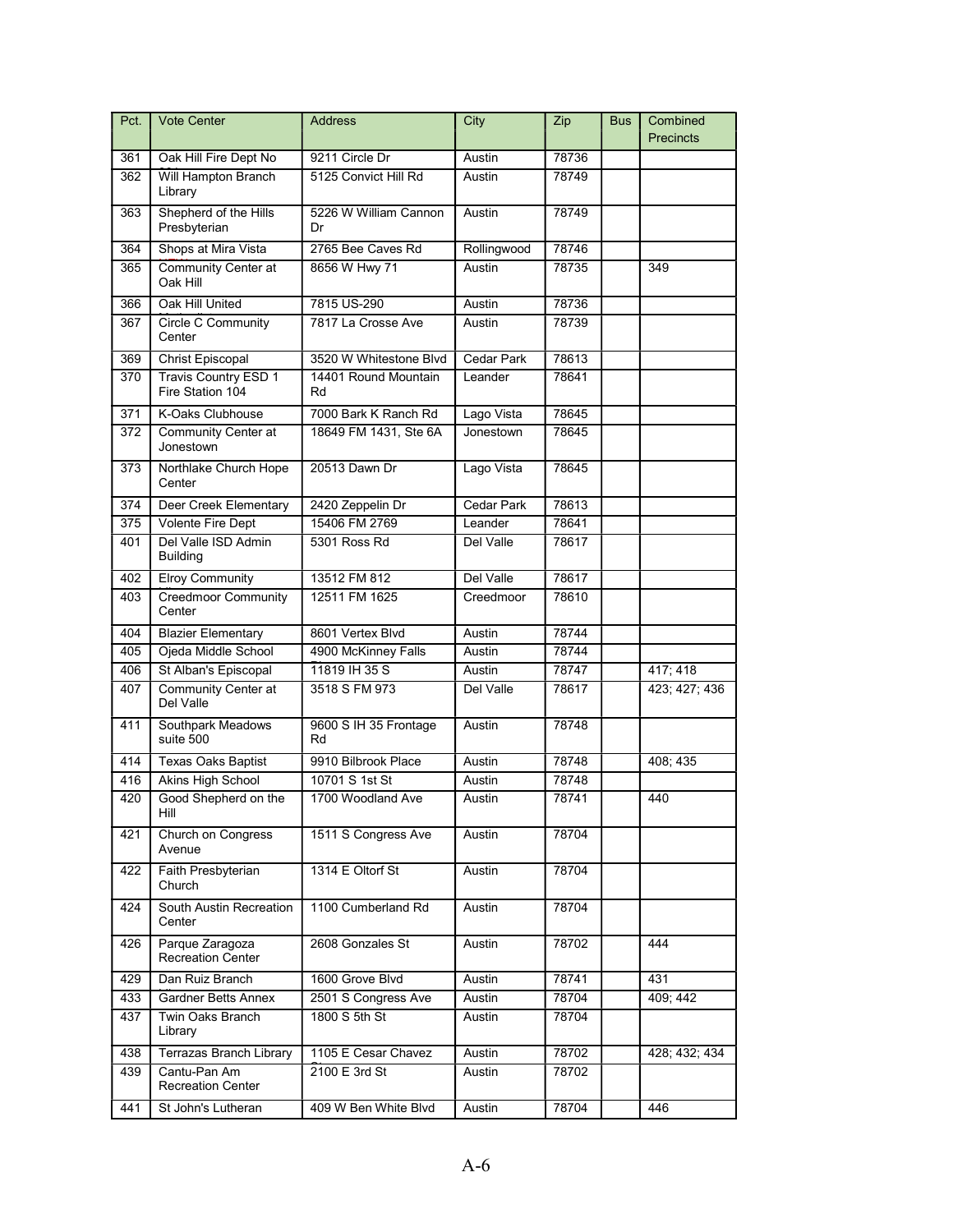| Pct. | <b>Vote Center</b>                        | <b>Address</b>         | City   | Zip   | <b>Bus</b> | Combined<br><b>Precincts</b> |
|------|-------------------------------------------|------------------------|--------|-------|------------|------------------------------|
| 447  | <b>Odom Elementary</b>                    | 1010 Turtle Creek Blvd | Austin | 78745 |            | 419; 425; 458                |
| 448  | Langford Elementary                       | 2206 Blue Meadow Dr    | Austin | 78744 |            | 413:443                      |
| 450  | George Morales Dove<br>Springs Rec Center | 5801 Ainez Dr          | Austin | 78744 |            | 452                          |
| 451  | Bedichek Middle School                    | 6800 Bill Hughes Rd    | Austin | 78745 |            | 410                          |
| 454  | Manchaca Road Branch<br>Public Library    | 5500 Menchaca Rd       | Austin | 78745 |            | 412:460                      |
| 461  | Austin New Church at<br>04 Center         | 2701 S Lamar Blvd      | Austin | 78704 |            | 430                          |
| 463  | <b>Dittmar Recreation</b>                 | 1009 W Dittmar Rd      | Austin | 78745 |            | 415                          |

\* Travis County participates in the Countywide Polling Place program under Section 43.007, as amended, Texas Election Code. Registered voters will be able to cast their Election Day ballots at any of the Vote Centers identified on the County's website.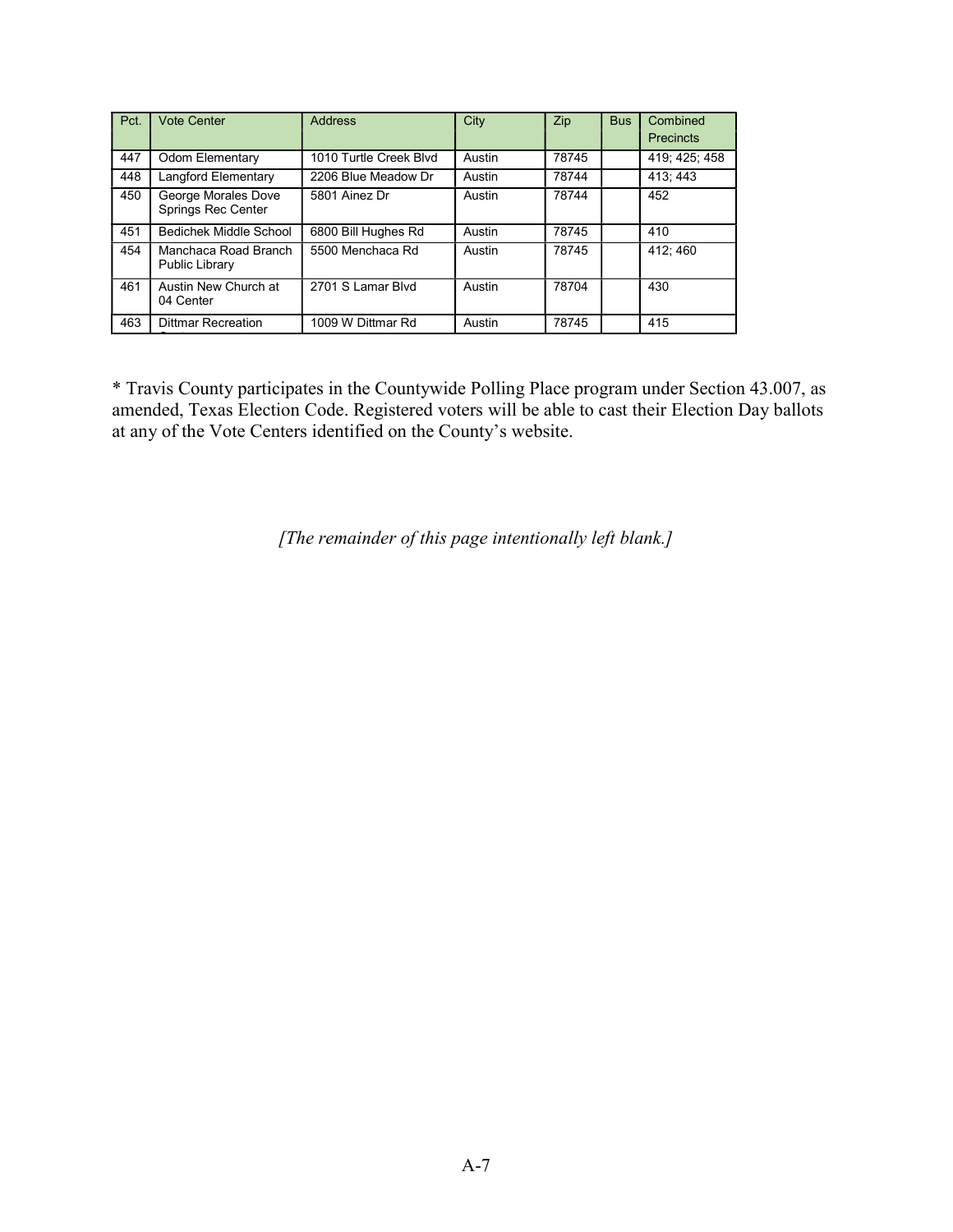## Exhibit B

#### BASTROP COUNTY EARLY VOTING LOCATIONS, DATES, AND HOURS

Early voting begins Monday, October 18, 2021 and ends on Friday, October 29, 2021. Early Voting Clerk: Kristin Miles, 804 Pecan St., Bastrop, TX 78602. Presiding Judge of the Early Voting Ballot Board: to be determined by Staci Calvert. Voters entitled to vote an early ballot by personal appearance may do so at any Early Voting site.

#### MAIN EARLY VOTING LOCATION

Bastrop County Courthouse Annex, 804 Pecan Street, Lower Level, Conference Room, Bastrop

### BRANCH EARLY VOTING LOCATIONS

Smithville City Hall, 317 Main Street, Smithville

Cedar Creek United Methodist Church, 5630 FM 535, Cedar Creek

Elgin Public Library, 404 North Main Street, Elgin

| Monday, October 18, 2021 through Friday, October 22, 2021                         | $8:00$ a.m. $-5:00$ p.m. |
|-----------------------------------------------------------------------------------|--------------------------|
| Saturday October 23, 2021                                                         | 9:00 a.m. $-12:00$ p.m.  |
| Sunday October 24, 2021                                                           | <b>CLOSED</b>            |
| Monday, October 25, 2021 through Wednesday, October 27,                           | $8:00$ a.m. $-5:00$ p.m. |
| 2021                                                                              |                          |
| Thursday, October 28, 2021 through Friday, October 29, 2021 7:00 a.m. - 7:00 p.m. |                          |

The Contracting Election Officer shall designate and arrange for the use of all Early Voting Polling Locations.

#### Early Voting By Mail

Applications for voting by mail should be received (not post marked) no later than the close of business (5:00 p.m.) on October 22, 2021. Applications should be sent to:

> Early Voting Clerk Kristin Miles, Bastrop County Elections Department 804 Pecan Street Bastrop, Texas 78602 fax: (512) 581-4260 email: elections@co.bastrop.tx.us.

If an application for ballot by mail is faxed or emailed (or if a federal postcard application is faxed), the applicant must also mail the original application so that the early voting clerk receives the original no later than four days after receiving the emailed or faxed copy.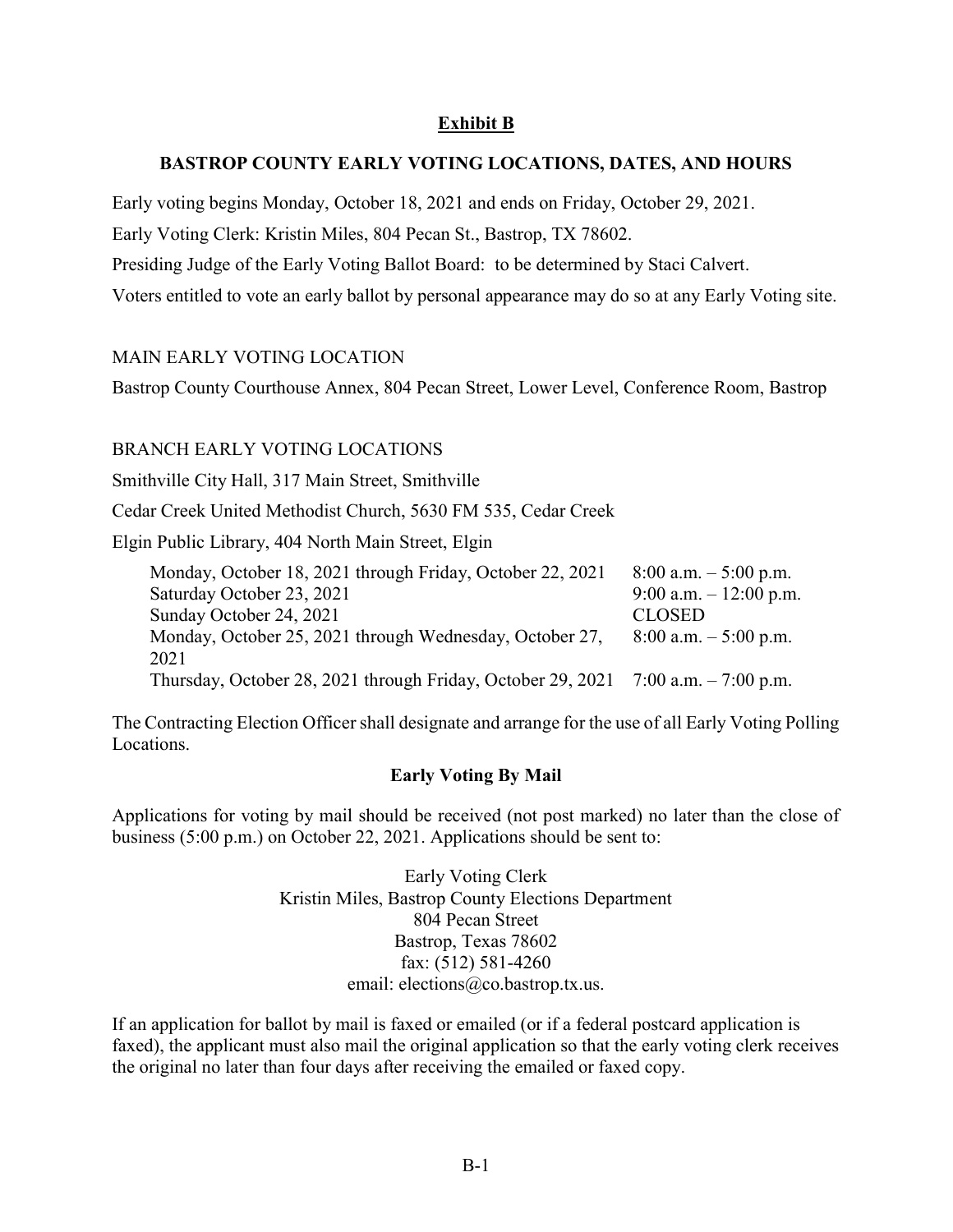#### LEE COUNTY EARLY VOTING LOCATIONS, DATES, AND HOURS

Early voting begins Monday, October 18, 2021 and ends on Friday, October 29, 2021.

Early Voting Clerk: Teresa Shed, 843 E Industry, Giddings, Texas 78942.

Presiding Judge of the Early Voting Ballot Board: to be determined by Shirley Lancaster

Voters entitled to vote an early ballot by personal appearance may do so at any Early Voting site.

| Monday, October 18, 2021 through Friday, October 22, 2021 | $8:00$ a.m. $-5:00$ p.m. |
|-----------------------------------------------------------|--------------------------|
| Saturday, October 23, 2021                                | Closed                   |
| Sunday, October 24, 2021                                  | Closed                   |
| Monday, October 25, 2021 through Friday, October 29, 2021 | $8:00$ a.m. $-5:00$ p.m. |

The Contracting Election Officer shall designate and arrange for the use of all Early Voting Polling Locations.

**Early Voting Polling Place Address** Lee County Elections Administrator Office 843 E Industry

Giddings, Texas 78942

#### Early Voting By Mail

Applications for voting by mail should be received (not post marked) no later than the close of business (5:00 p.m.) on October 22, 2021. Applications should be sent to:

> Early Voting Clerk Teresa Shed, Lee County Elections Department 843 E Industry Giddings, Texas 78942 fax: (979) 540-2732 email: teresa.shed@co.lee.tx.us.

If an application for ballot by mail is faxed or emailed (or if a federal postcard application is faxed), the applicant must also mail the original application so that the early voting clerk receives the original no later than four days after receiving the emailed or faxed copy.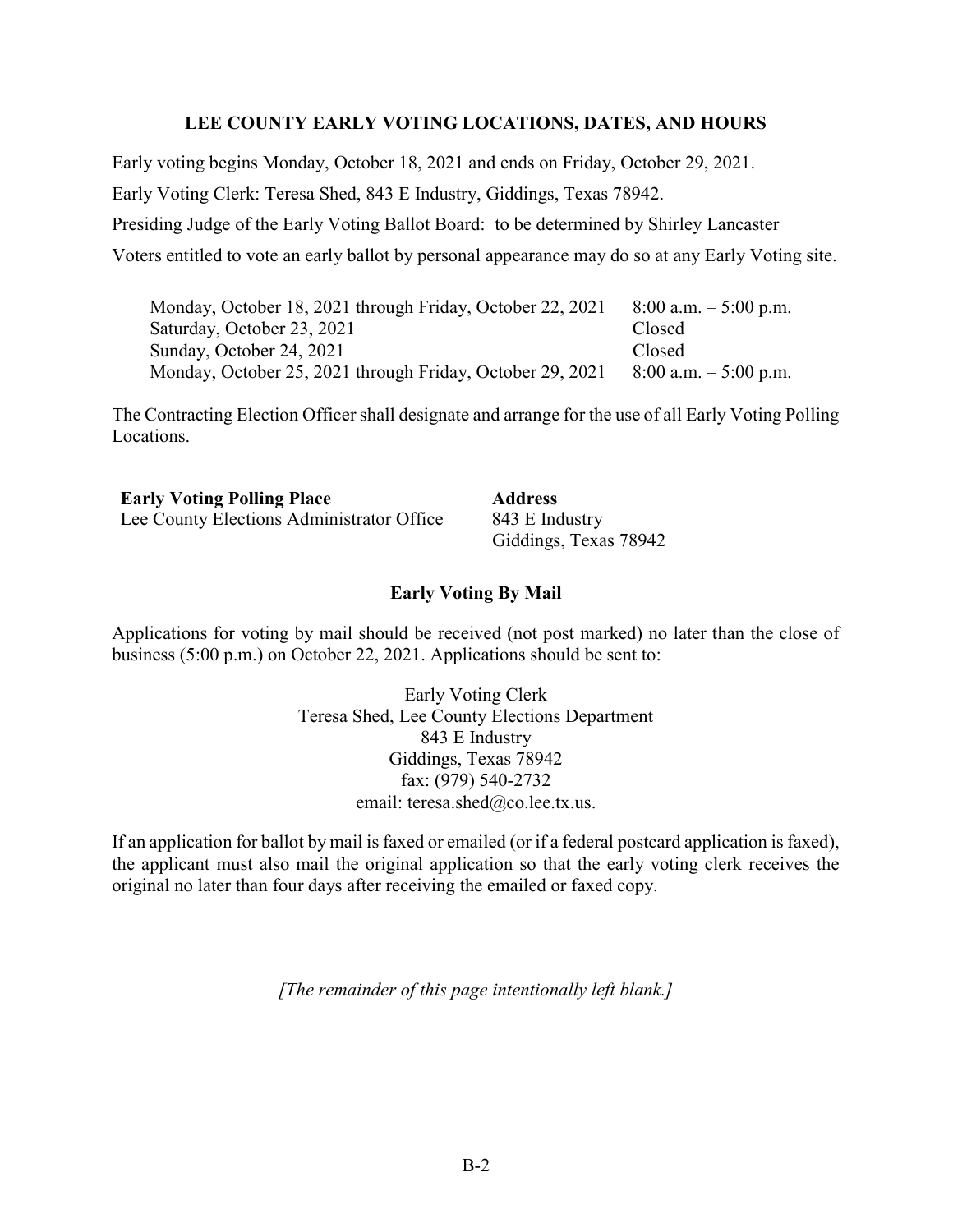## TRAVIS COUNTY EARLY VOTING LOCATIONS, DATES, AND HOURS

Early voting begins Monday, October 18, 2021 and ends on Friday, October 29, 2021. Early Voting Clerk: Dana DeBeauvoir, 5501 Airport Blvd. Suite #100, Austin, Texas 78751-1410. Presiding Judge of the Early Voting Ballot Board: Dana DeBeauvoir. Voters entitled to vote an early ballot by personal appearance may do so at any Early Voting site.

| Monday, October 18, 2021 through Friday, October 22, 2021 | 7:00 a.m. $-7:00$ p.m.    |
|-----------------------------------------------------------|---------------------------|
| Saturday October 23, 2021                                 | 7:00 a.m. $-7:00$ p.m.    |
| Sunday October 24, 2021                                   | $12:00$ p.m. $-6:00$ p.m. |
| Monday, October 25, 2021 through Friday, October 29, 2021 | 7:00 a.m. $-7:00$ p.m.    |

The Contracting Election Officer shall designate and arrange for the use of all Early Voting Polling Locations.

| <b>Vote Center</b>                                        | <b>Address</b>           | <b>City</b>     |
|-----------------------------------------------------------|--------------------------|-----------------|
| Austin Permitting & Development                           | 6310 Wilhelmina Delco Dr | Austin          |
| <b>Austin City Hall</b>                                   | 301 W. 2nd St            | Austin          |
| <b>Austin Recreation Center</b>                           | 1301 Shoal Creek Blvd    | Austin          |
| Carver Branch Library                                     | 1161 Angelina St.        | Austin          |
| UT Flawn Academic Center                                  | 2304 Whitis Ave          | Austin          |
| PfISD Rock Gym                                            | 702 W Pecan St           | Pflugerville    |
| <b>Christ Episcopal</b>                                   | 3520 W Whitestone Blvd   | Cedar Park      |
| <b>Disability Rights Texas</b>                            | 2222 W Braker Ln         | Austin          |
| <b>Gus Garcia Recreation Center</b>                       | 1201 E Rundberg Ln       | Austin          |
| <b>RRISD Hartfield PAC</b>                                | 5800 McNeil Dr           | Austin          |
| Southpark Meadows, suite 500                              | 9600 South IH-35         | Austin          |
| <b>Austin Oaks Church</b>                                 | 4220 Monterey Oaks Blvd  | Austin          |
| <b>Gardner Betts Annex</b>                                | 2501 South Congress Ave  | Austin          |
| George Morales Dove Springs Recreation Center             | 5801 Ainez Dr            | Austin          |
| Shops at Mira Vista, suite 325 (across from Trader Joe's) | 2705 Bee Caves Rd        | Rollingwood     |
| Millennium Youth Complex                                  | 1156 Hargrave St         | Austin          |
| <b>Community Center at Del Valle</b>                      | 3518 FM 973              | Del Valle       |
| Dan Ruiz Branch Library                                   | 1600 Grove Blvd          | Austin          |
| Manor ISD Admin Building                                  | 10335 US-290             | Austin          |
| Parque Zaragoza Recreation Center                         | 2608 Gonzales St         | Austin          |
| Ben Hur Shrine Center                                     | 7811 Rockwood Ln         | Austin          |
| Bee Cave City Hall                                        | 4000 Galleria Pkwy       | <b>Bee Cave</b> |
| Lake Travis ISD Educational Development Center            | 607 Ranch Rd 620         | Austin          |
| Northlake Church Hope Center                              | 20513 Dawn Dr            | Lago Vista      |
|                                                           | 4214 N Capital of Texas  | Austin          |
| <b>Riverbend Centre</b>                                   | Hwy                      |                 |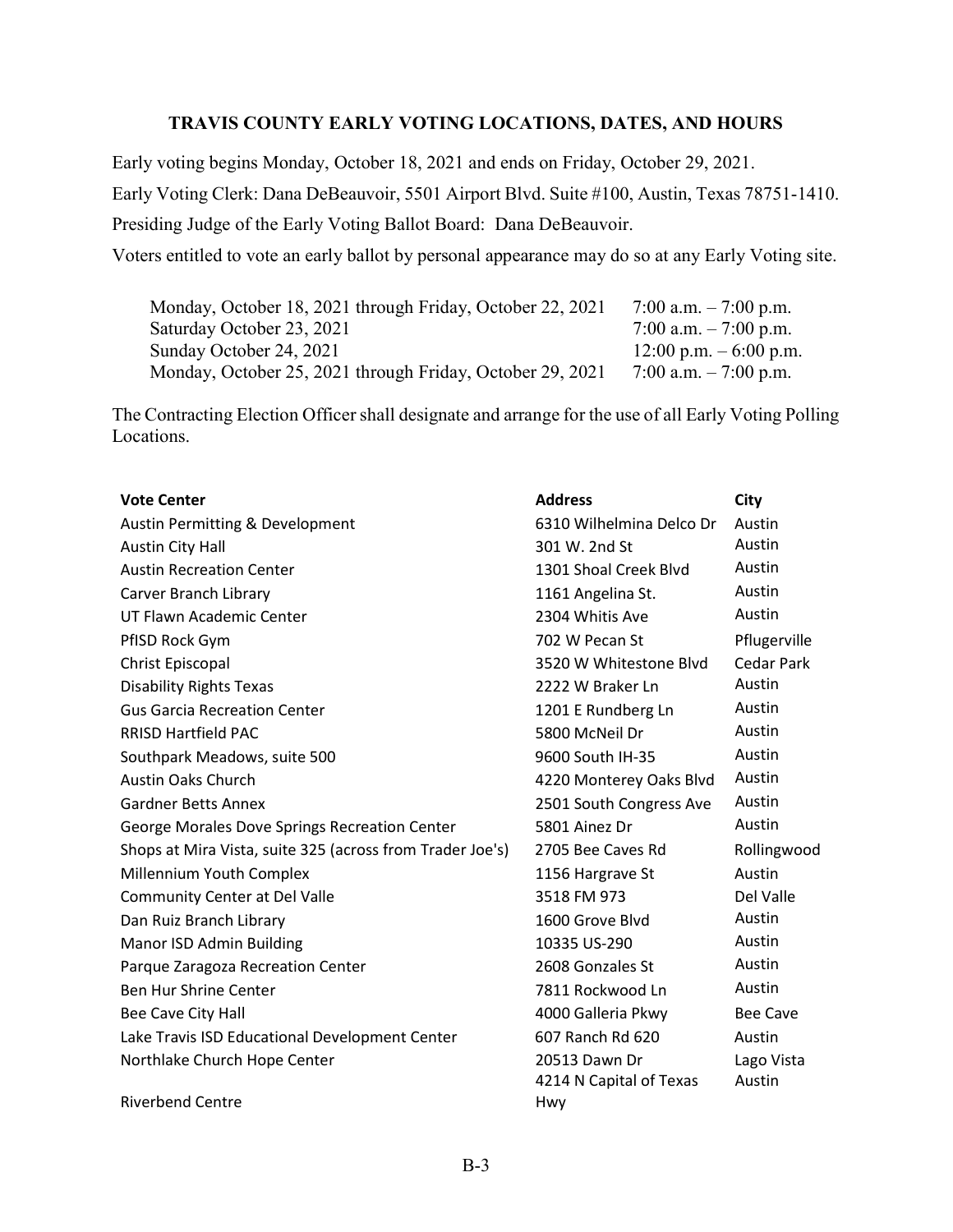## Early Voting By Mail

Applications for voting by mail should be received (not post marked) no later than the close of business (5:00 p.m.) on October 22, 2021. Applications should be sent to:

> Early Voting Clerk Dana DeBeauvoir, Travis County Clerk-Elections Division PO Box 149325 Austin, Texas 78714-9325 fax: (512) 854-3969 email: ebbm@traviscountytx.gov.

If an application for ballot by mail is faxed or emailed (or if a federal postcard application is faxed), the applicant must also mail the original application so that the early voting clerk receives the original no later than four days after receiving the emailed or faxed copy.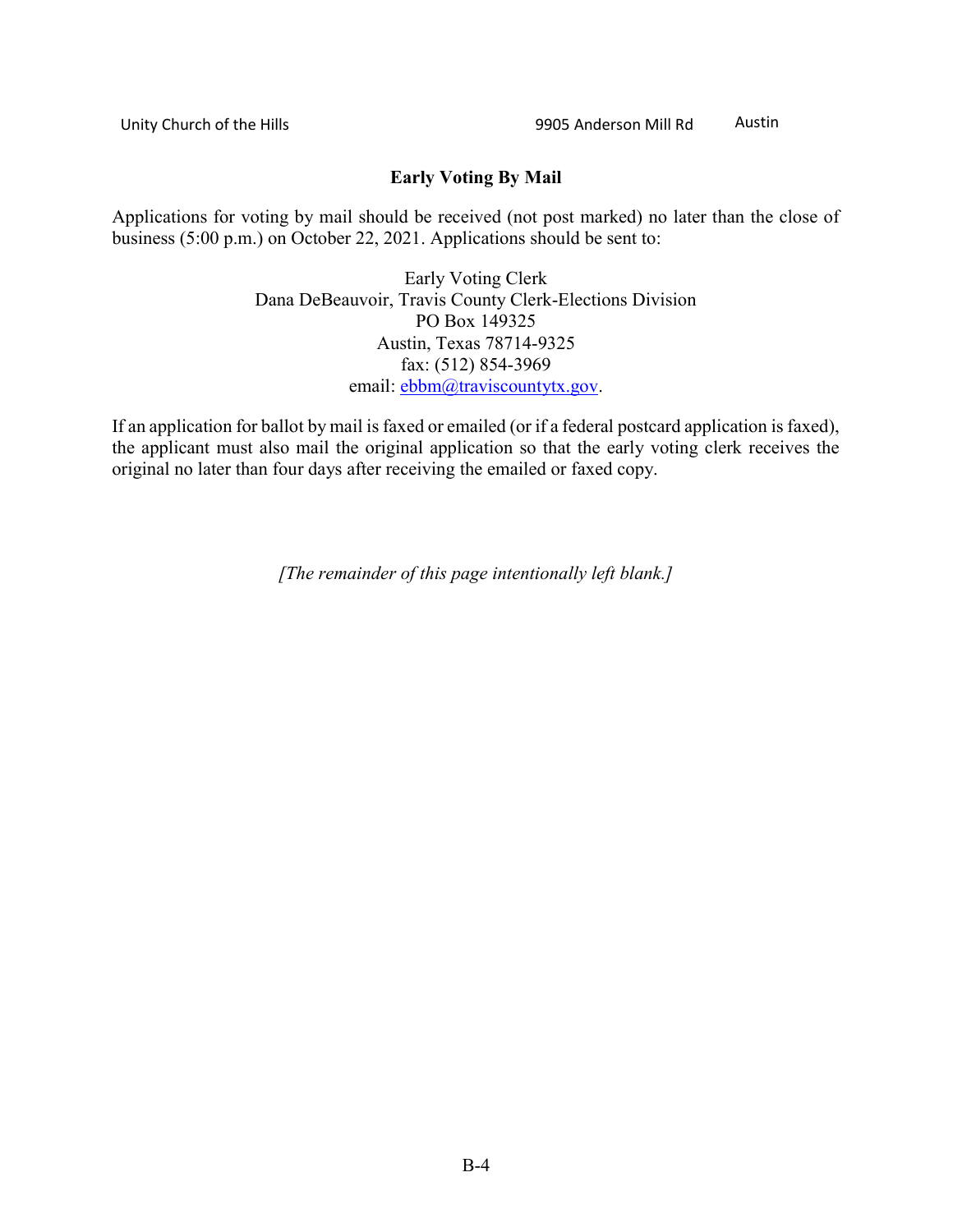# Exhibit C

## VOTER INFORMATION DOCUMENT

Elgin Independent School District Proposition A:

| $\Box$ FOR     | "THE ISSUANCE OF \$171,710,000 OF BONDS BY THE ELGIN     |
|----------------|----------------------------------------------------------|
|                | INDEPENDENT SCHOOL DISTRICT FOR SCHOOL FACILITIES        |
|                | (INCLUDING TWO NEW ELEMENTARY SCHOOLS, HIGH SCHOOL       |
| $\Box$ AGAINST | ADDITIONS AND RENOVATIONS, AND OTHER INSTRUCTIONAL       |
|                | (CTE PROGRAMS AND A FINE ARTS FACILITY) AND NON          |
|                | INSTRUCTIONAL FACILITIES) AND THE PURCHASE OF THE        |
|                | NECESSARY SITES FOR SCHOOL FACILITIES AND THE LEVYING OF |
|                | A TAX IN PAYMENT THEREOF. THIS IS A PROPERTY TAX         |
|                | <b>INCREASE."</b>                                        |

| principal of debt obligations to be authorized                                                                                                                                                                                                                                                  | \$171,710,000.00 |
|-------------------------------------------------------------------------------------------------------------------------------------------------------------------------------------------------------------------------------------------------------------------------------------------------|------------------|
| estimated interest for the debt obligations to be authorized presuming<br>an interest rate of $4.00\%$                                                                                                                                                                                          | \$138,496,095.96 |
| estimated combined principal and interest required to pay on time<br>and in full the debt obligations to be authorized amortized over 30<br>years                                                                                                                                               | \$310,206,095.56 |
| as of the date the election was ordered, principal of all outstanding<br>debt obligations                                                                                                                                                                                                       | \$34,440,000.00  |
| as of the date the election was ordered, the estimated interest on all<br>outstanding debt obligations                                                                                                                                                                                          | \$5,878,125.00   |
| estimated combined principal and interest required to pay on time<br>and in full all outstanding debt obligations amortized over 9 years                                                                                                                                                        | \$40,318,125.00  |
| estimated maximum annual increase in the amount of taxes on a<br>residence homestead with an appraised value of \$100,000 to repay<br>the debt obligations to be authorized, if approved                                                                                                        |                  |
| This figure assumes the amortization of the District's debt<br>obligations, including outstanding debt obligations and the proposed<br>debt obligation; changes in estimated future appraised values within<br>the District; and the assumed interest rate on the proposed debt<br>obligations. | \$0.00           |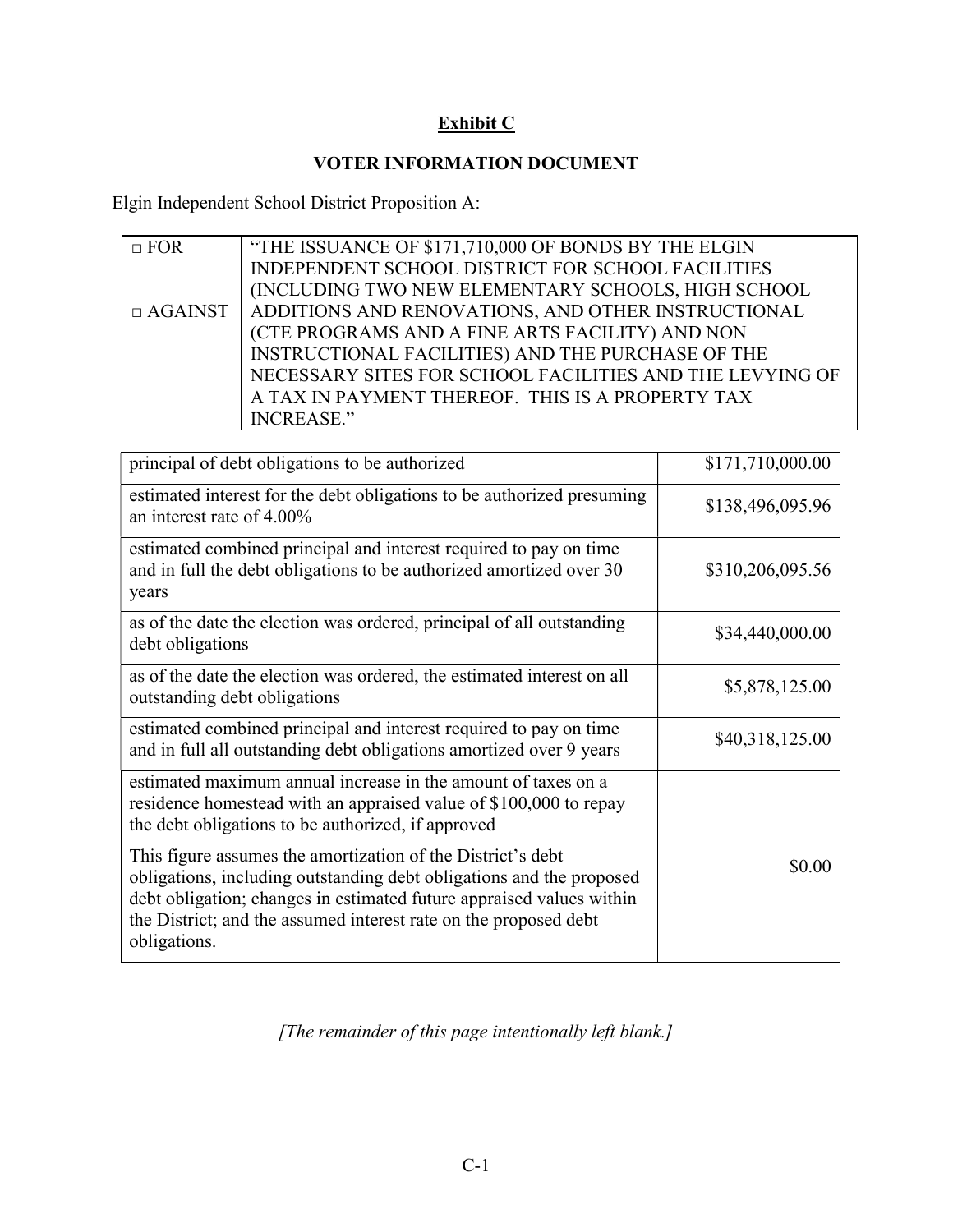# VOTER INFORMATION DOCUMENT

Elgin Independent School District Proposition B:

| $\Box$ FOR | "THE ISSUANCE OF \$7,240,000 OF BONDS BY THE ELGIN                    |
|------------|-----------------------------------------------------------------------|
|            | INDEPENDENT SCHOOL DISTRICT FOR DISTRICT STADIUMS                     |
|            | (INCLUDING RENOVATIONS AND ADDITIONS TO WILDCAT                       |
|            | $\Box$ AGAINST STADIUM) AND THE IMPOSITION OF A TAX SUFFICIENT TO PAY |
|            | THE PRINCIPAL OF AND INTEREST ON THE BONDS. THIS IS A                 |
|            | <b>PROPERTY TAX INCREASE."</b>                                        |

| principal of debt obligations to be authorized                                                                                                                                                                                                                                                  | \$7,240,000.00  |
|-------------------------------------------------------------------------------------------------------------------------------------------------------------------------------------------------------------------------------------------------------------------------------------------------|-----------------|
| estimated interest for the debt obligations to be authorized presuming<br>an interest rate of $4.00\%$                                                                                                                                                                                          | \$5,837,937.78  |
| estimated combined principal and interest required to pay on time<br>and in full the debt obligations to be authorized amortized over 30<br>years                                                                                                                                               | \$13,077,937.78 |
| as of the date the election was ordered, principal of all outstanding<br>debt obligations                                                                                                                                                                                                       | \$34,440,000.00 |
| as of the date the election was ordered, the estimated interest on all<br>outstanding debt obligations                                                                                                                                                                                          | \$5,878,125.00  |
| estimated combined principal and interest required to pay on time<br>and in full all outstanding debt obligations amortized over 9 years                                                                                                                                                        | \$40,318,125.00 |
| estimated maximum annual increase in the amount of taxes on a<br>residence homestead with an appraised value of \$100,000 to repay<br>the debt obligations to be authorized, if approved                                                                                                        |                 |
| This figure assumes the amortization of the District's debt<br>obligations, including outstanding debt obligations and the proposed<br>debt obligation; changes in estimated future appraised values within<br>the District; and the assumed interest rate on the proposed debt<br>obligations. | \$0.00          |